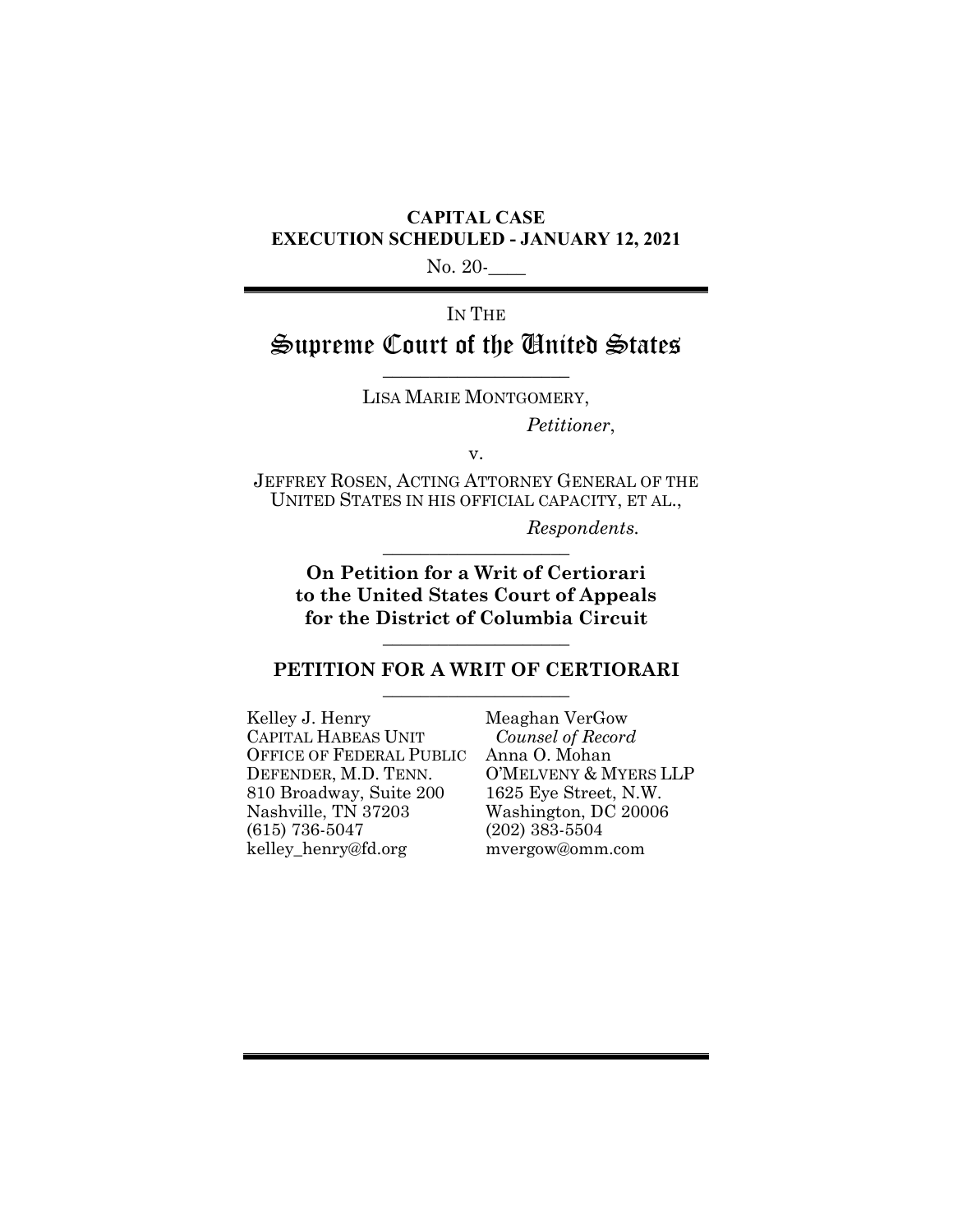### **QUESTIONS PRESENTED**

1. Federal regulations provide that "[i]f the date designated for execution passes by reason of a stay of execution, then a new date shall be designated promptly by the Director of the Federal Bureau of Prisons *when the stay is lifted*." 28 C.F.R. § 26.3(a)(1) (emphasis added).

The first question presented is whether, consistent with  $\S 26.3(a)(1)$ , the Director may designate a new execution date for a person condemned to death while a stay of that person's execution is in place.

2. A panel of the D.C. Circuit summarily reversed the reasoned decision of the district court on a motion and without full briefing.

The second question presented is whether a federal court of appeals may summarily reverse the decision of a district court on an important question of first impression.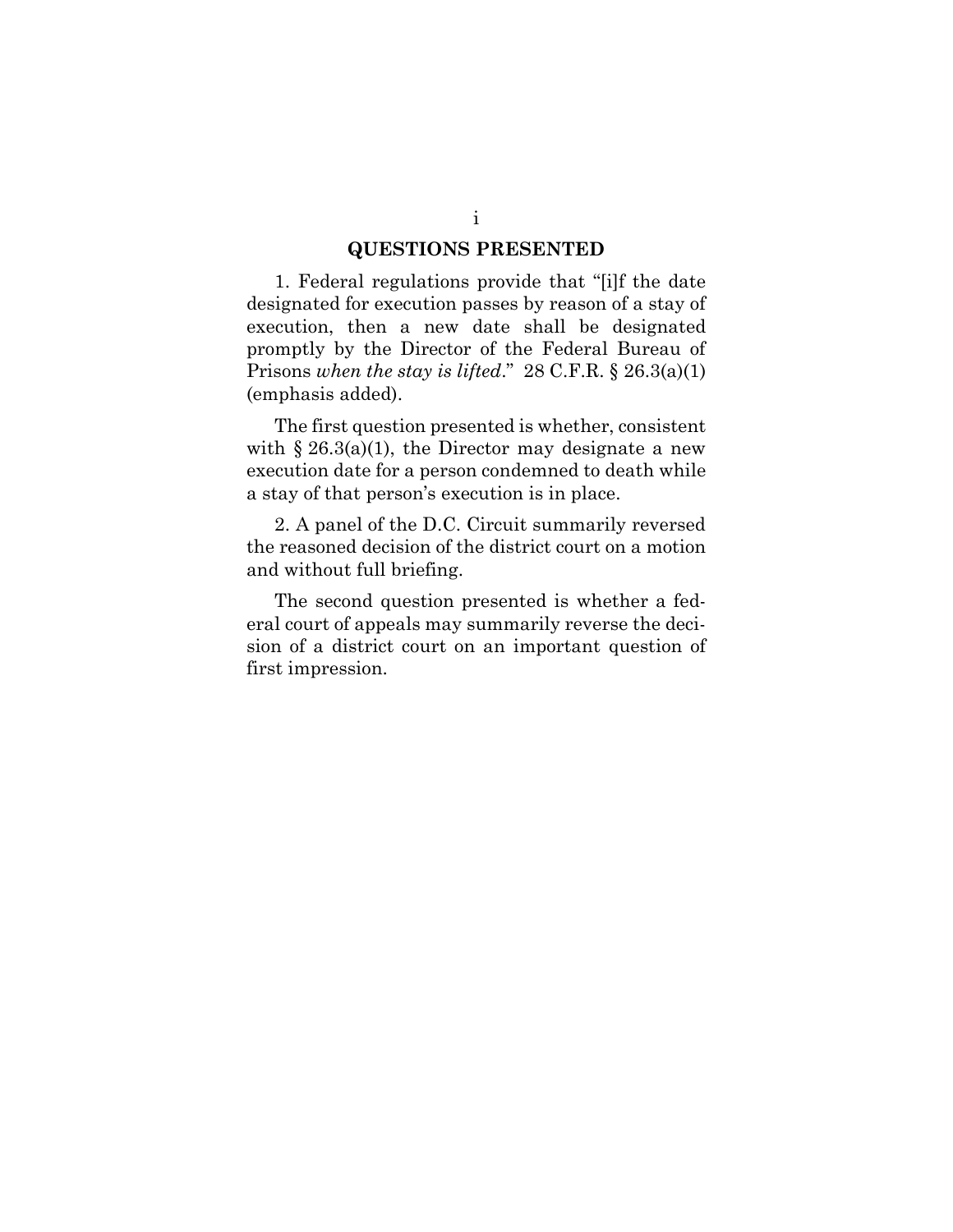### **PARTIES TO THE PROCEEDING**

Petitioner is Lisa Marie Montgomery, plaintiff-appellee below.

Jeffrey A. Rosen, Acting Attorney General of the United States; Rosalind Sargent-Burns, Acting Pardon Attorney; Michael Carvajal, Director, Federal Bureau of Prisons; Barb von Blackensee, Regional Director of the North Central Region of the BOP; Michael Carr, Warden, Federal Medical Center Carswell; T.J. Watson, Warden, Federal Correctional Complex Terre Haute; Alix M. McLaren, National Administrator of Women and Special Populations Federal Bureau of Prisons; United States Department of Justice; Office of the Pardon Attorney; and Federal Bureau of Prisons, are respondents on review.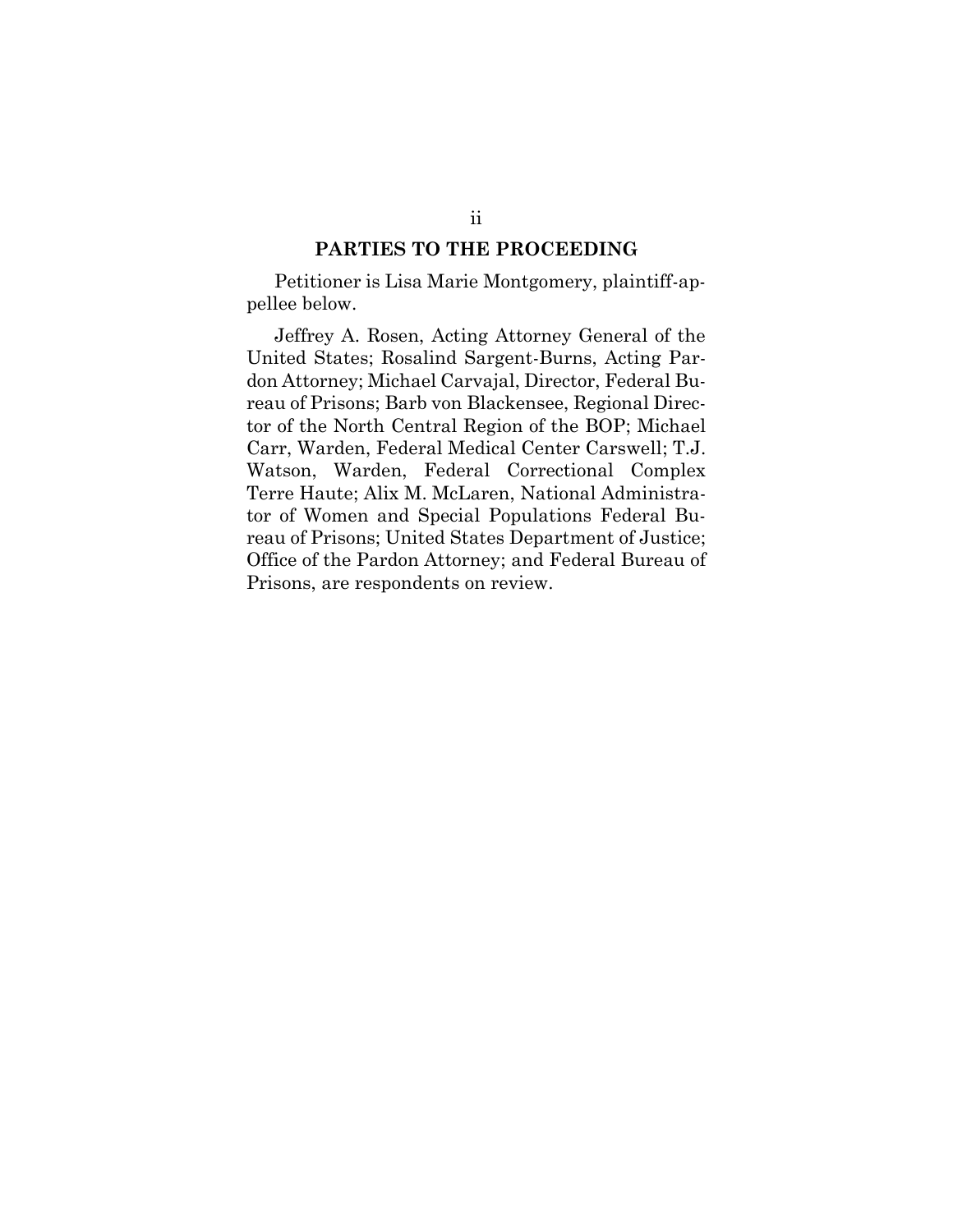### **STATEMENT OF RELATED PROCEEDINGS**

*Lisa Montgomery v. Jeffrey Rosen*, et al., No. 21- 5001 (D.C. Cir.) (notice of appeal docketed on January 8, 2021).

### iii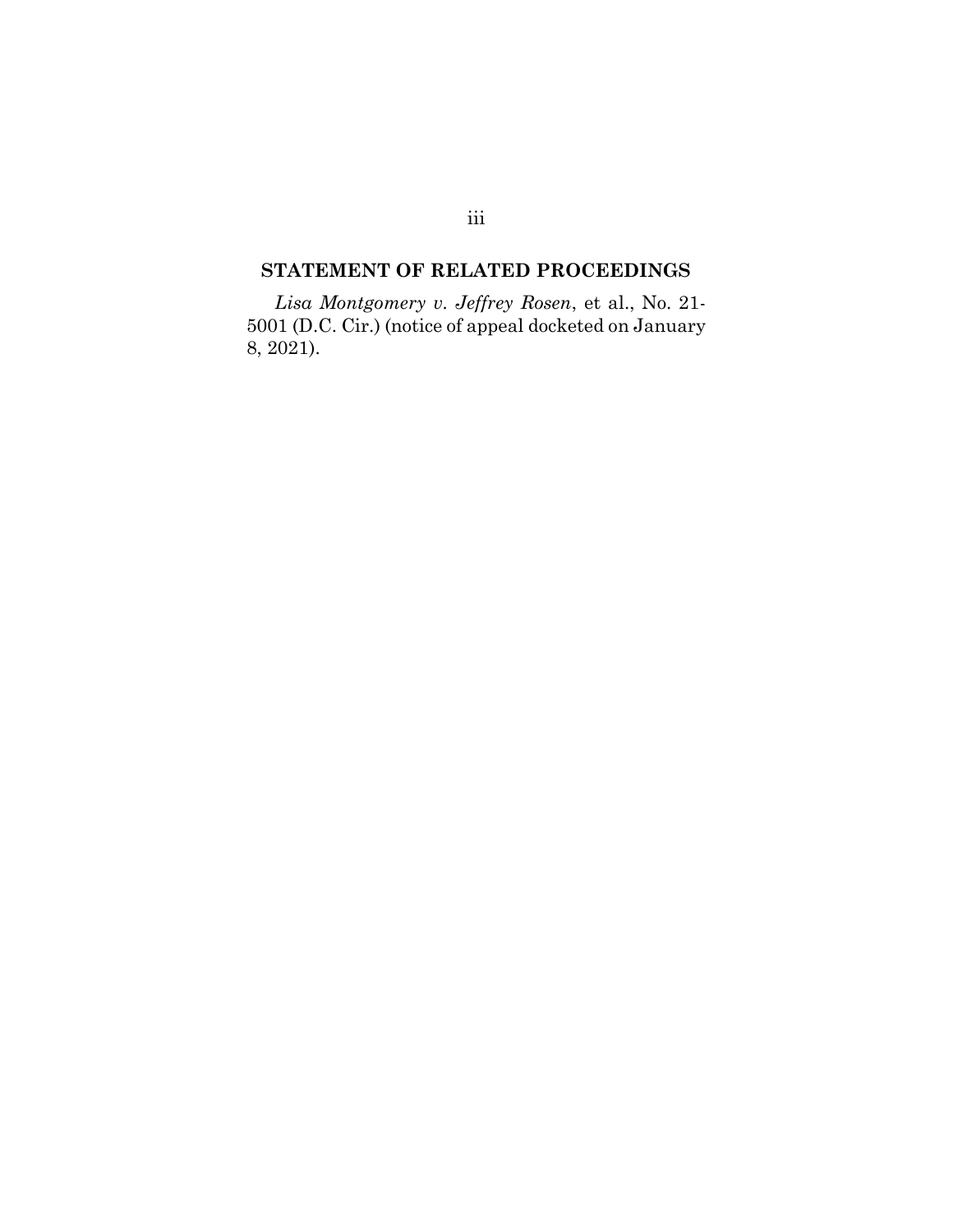# **TABLE OF CONTENTS**

# **Page**

| PARTIES TO THE PROCEEDING ii                                                                                                                                              |
|---------------------------------------------------------------------------------------------------------------------------------------------------------------------------|
| STATEMENT OF RELATED PROCEEDINGS  iii                                                                                                                                     |
| PETITION FOR A WRIT OF CERTIORARI  1                                                                                                                                      |
|                                                                                                                                                                           |
|                                                                                                                                                                           |
|                                                                                                                                                                           |
| $\mathbf{1}$                                                                                                                                                              |
| 3                                                                                                                                                                         |
| REASONS FOR GRANTING THE PETITION  6                                                                                                                                      |
| A. Whether $\S 26.3(a)(1)$ Permits The United<br>States To Designate A New Execution Date<br>While The Execution Is Stayed Is An<br>Important Question Worthy Of Review 6 |
| B. Whether Summary Reversal Is Available<br>For Issues Of First Impression Is An<br><b>Important Question Worthy Of Review 18</b>                                         |
| C. This Case Is A Good Vehicle For                                                                                                                                        |
|                                                                                                                                                                           |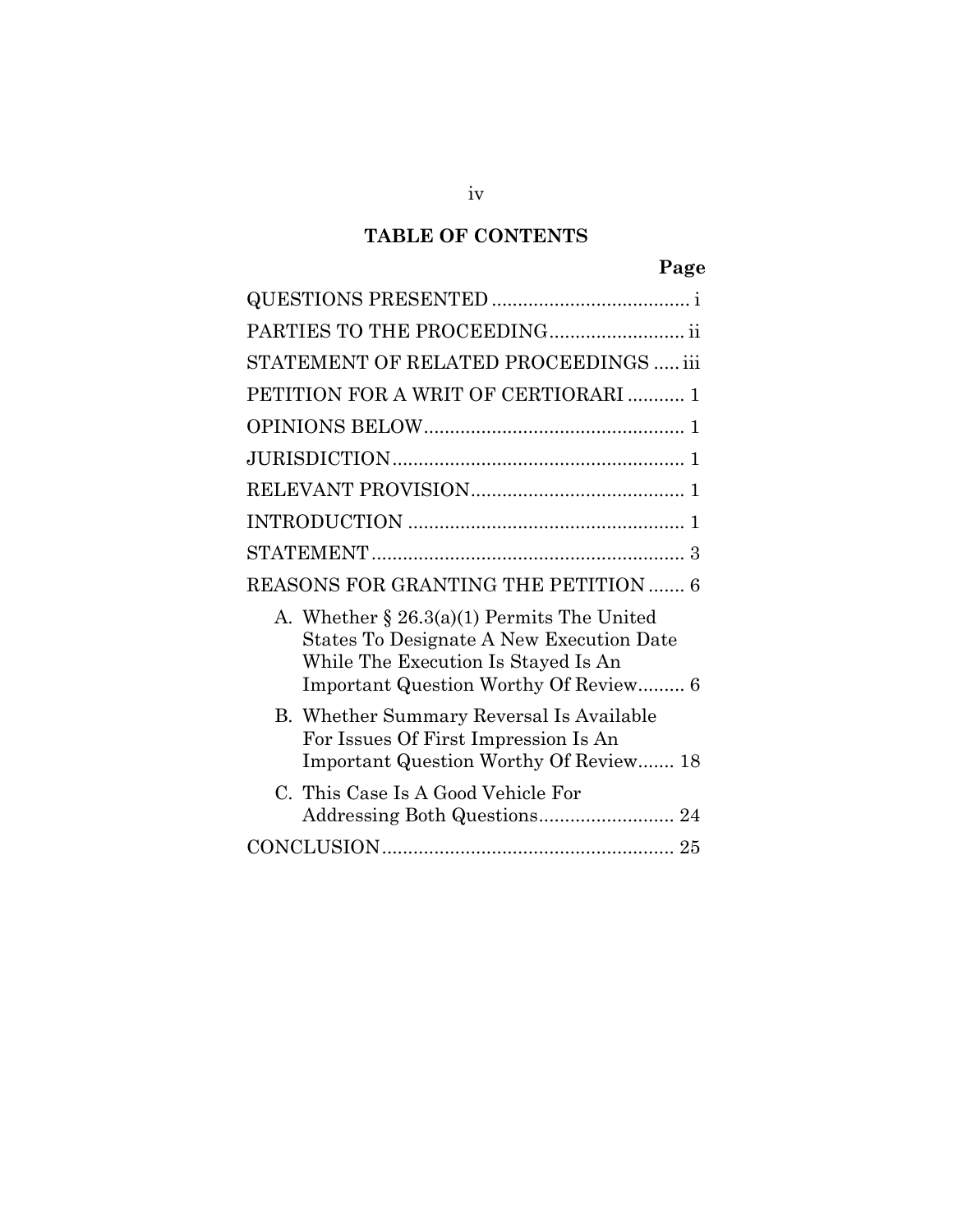## **TABLE OF CONTENTS** (continued)

v

**Page**

| <b>APPENDIX A</b><br>D.C. Circuit Opinion   |
|---------------------------------------------|
| <b>APPENDIX B</b><br>District Court Opinion |
| APPENDIX C<br>District Court Order          |
| <b>APPENDIX D</b><br>District Court Order   |
| APPENDIX E<br>Order Denying Rehearing       |
| APPENDIX F<br>D.C. Circuit Mandate          |
| APPENDIX G                                  |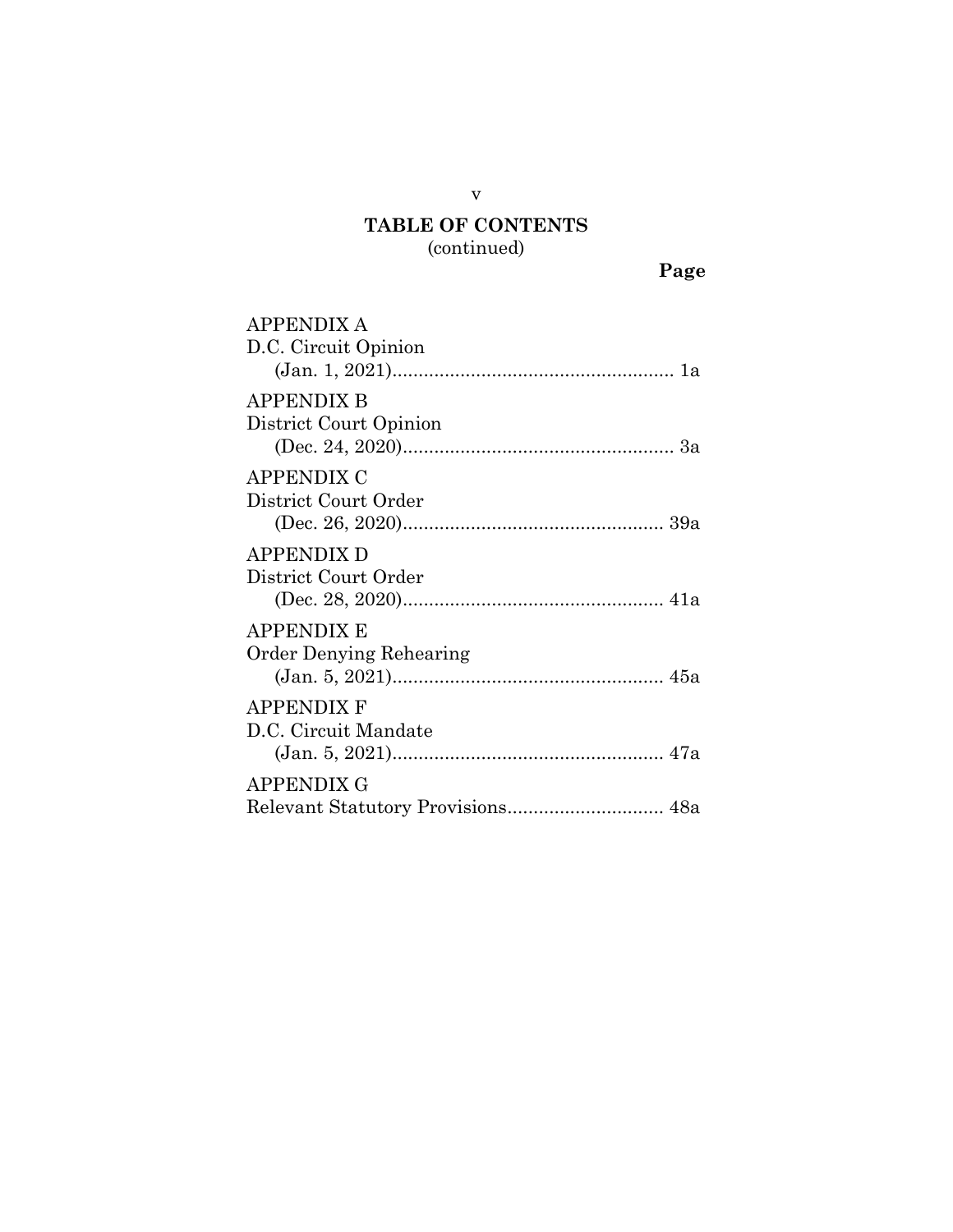## **TABLE OF AUTHORITIES**

**Page(s)**

### **CASES**

| Allen v. Siebert,                                                         |
|---------------------------------------------------------------------------|
| Auer v. Robbins,                                                          |
| Barr v. E. Bay Sanctuary Covenant,                                        |
| Blanco de Belbruno v. Ashcroft,                                           |
| Christensen v. Harris Cty.,                                               |
| Comcast Corp. v. Nat'l Ass'n of African<br>American-Owned Media,          |
| CSX Transp., Inc. v. Hensley,                                             |
| Davis v. Mich. Dep't of Treasury,                                         |
| Dodd v. United States,                                                    |
| Dunn v. Wells Fargo Bank, N.A.,<br>No. 20-1080, 2020 WL 1066008 (7th Cir. |
| Ford v. Wainwright,                                                       |
| Gonzales v. Thomas,                                                       |
| Grecian Magnesite Mining, Indus. &<br>Shipping Co., SA v. Comm'r,         |

vi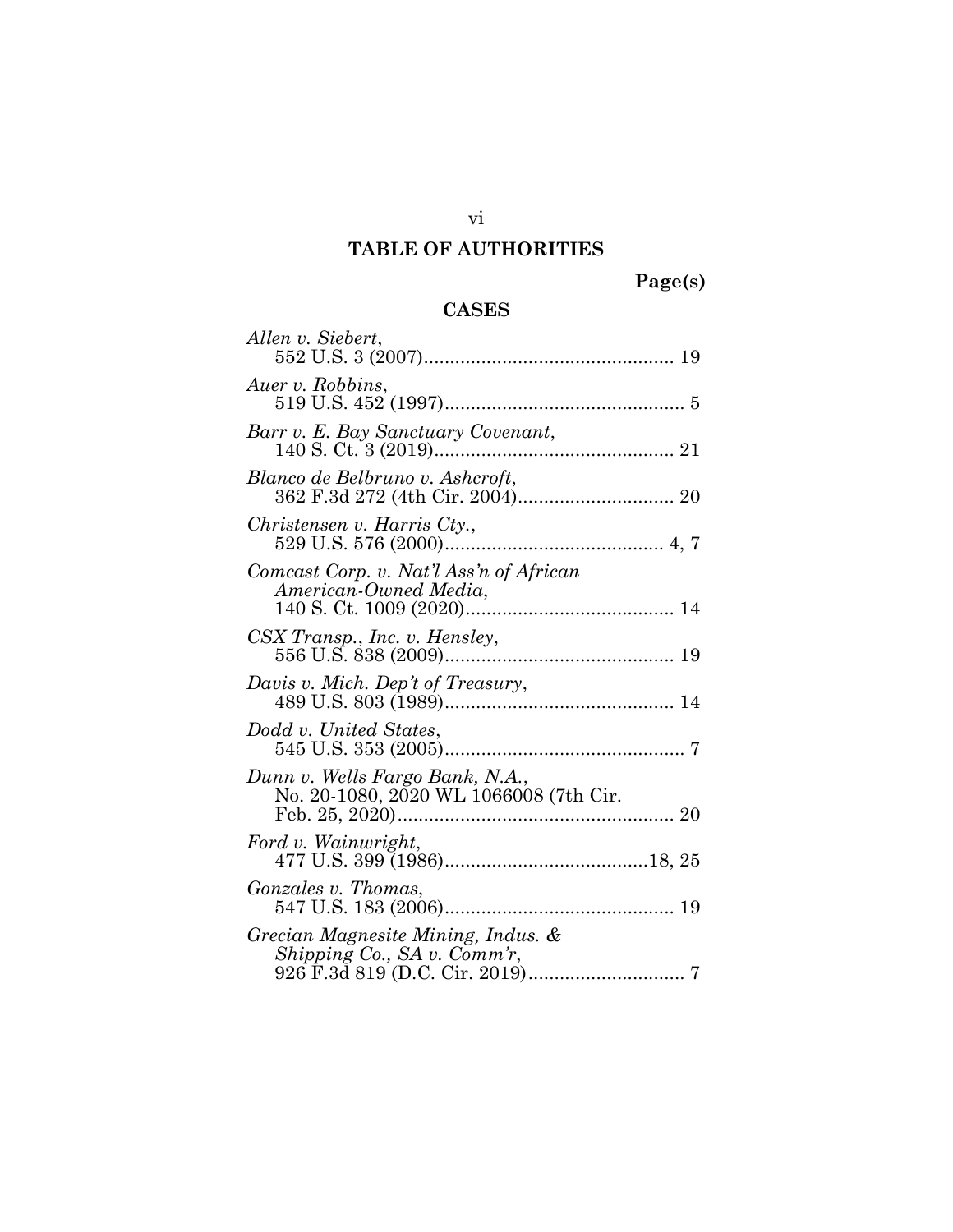## **TABLE OF AUTHORITIES** (continued)

|                                        | Page(s) |
|----------------------------------------|---------|
| Groendyke Transp., Inc. v. Davis,      |         |
| Harbison v. Bell,                      |         |
| Henson v. Santander Consumer USA Inc., |         |
| Hollingsworth v. Perry,                |         |
| Home Depot U.S.A., Inc. v. Jackson,    |         |
| Isbrandtsen Co. v. Johnson,            |         |
| Joshua v. United States,               |         |
| Lockhart v. United States,             |         |
| Maryland v. Dyson,                     |         |
| Massachusetts v. E.P.A.,               |         |
| Meyer v. Holley,                       |         |
| Mireles v. Waco,                       |         |
| Montana v. Hall,                       |         |
| N.L.R.B. v. SW Gen., Inc.,             |         |

vii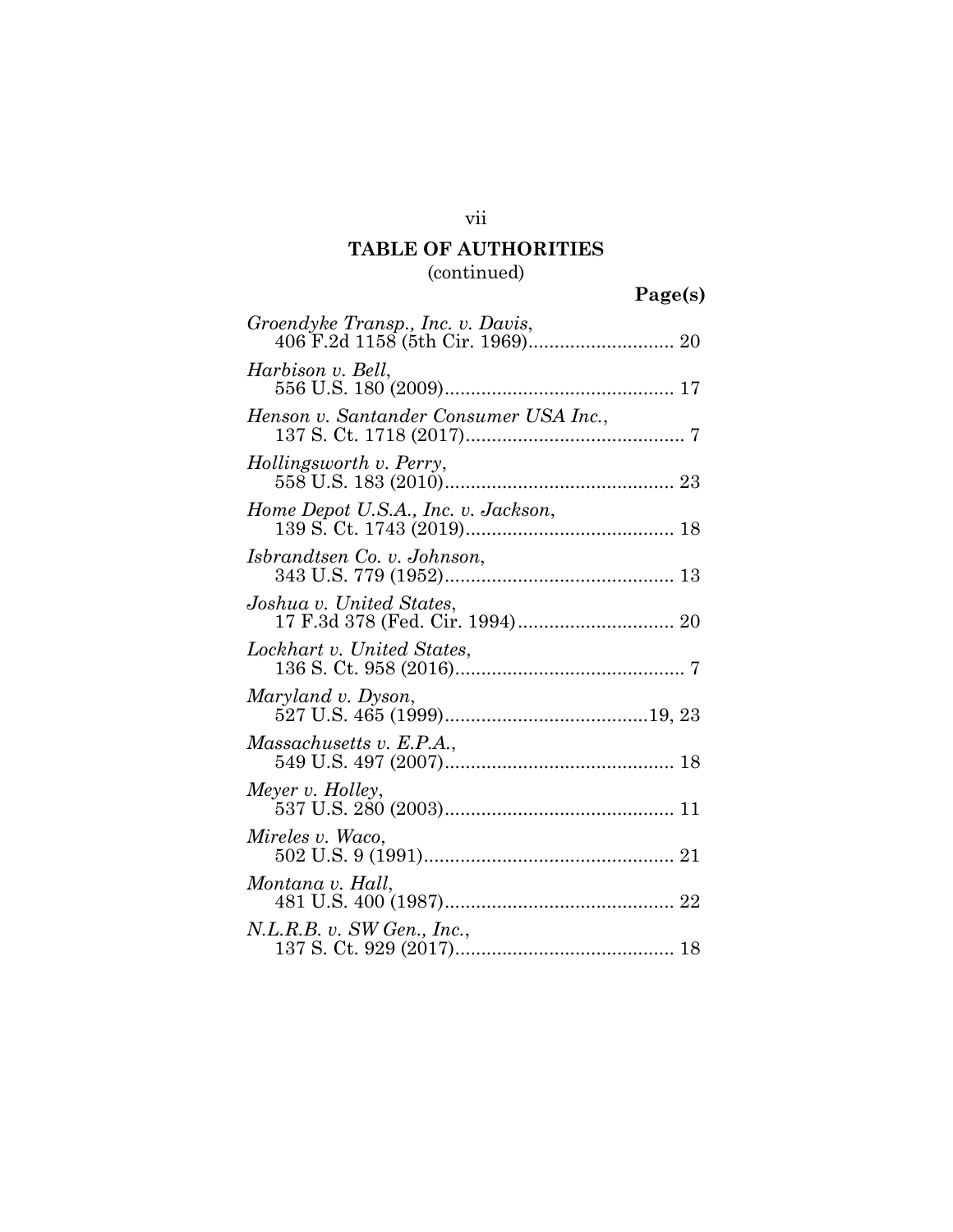## viii

## **TABLE OF AUTHORITIES** (continued)

|                                                       | Page(s) |
|-------------------------------------------------------|---------|
| Nat'l Ass'n of Home Builders v. Defs. of<br>Wildlife, |         |
|                                                       |         |
| Nationwide Mut. Ins. Co. v. Darden,                   |         |
| Neder v. United States,                               |         |
| Nielsen v. Preap,                                     |         |
| Nken v. Holder,                                       |         |
| Norton v. S. Utah Wilderness All.,                    |         |
| Presley v. Georgia,                                   |         |
| Public Lands Council v. Babbitt,                      |         |
| RadLAX Gateway Hotel, LLC v.<br>Amalgamated Bank,     |         |
| Raleigh & Gaston R.R. Co. v. Reid,                    |         |
| Schweiker v. Hansen,                                  |         |
| Smith v. Armontrout,                                  |         |
| Smith v. State,                                       |         |
| Spears v. United States,                              |         |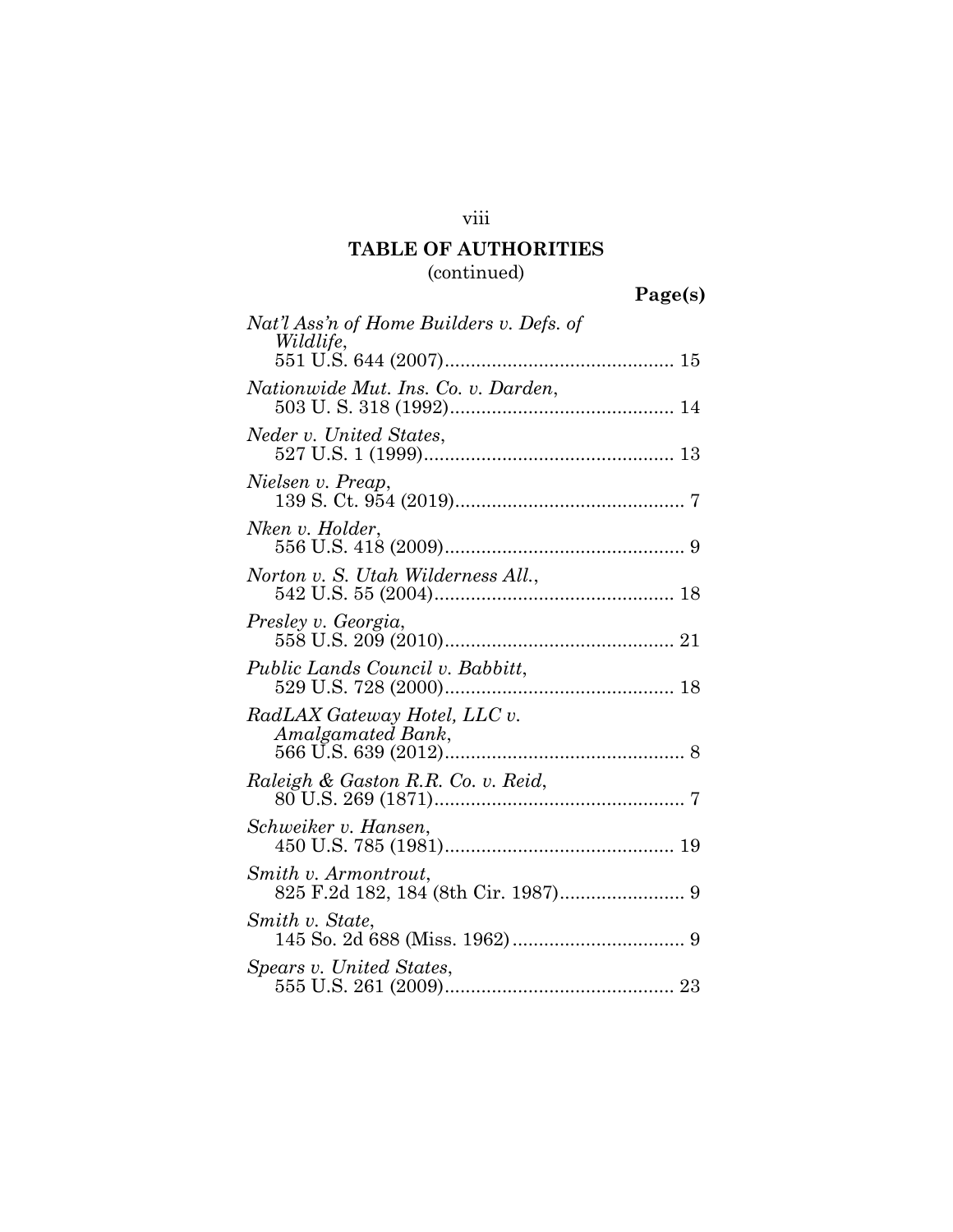## **TABLE OF AUTHORITIES** (continued)

**Page(s)**

| Standard Oil Co. of N.J. v. United States,                                        |  |  |  |
|-----------------------------------------------------------------------------------|--|--|--|
| State v. Joubert,                                                                 |  |  |  |
| Trump v. Sierra Club,<br>No. 20-138, 2020 WL 6121565 (U.S. Oct.                   |  |  |  |
| Trump v. Sierra Club,                                                             |  |  |  |
| United States v. Montgomery,                                                      |  |  |  |
| United States v. Sineneng-Smith,                                                  |  |  |  |
| <b>OTHER AUTHORITIES</b>                                                          |  |  |  |
| 2A Sutherland, Statutes and Statutory<br>Construction (Norman J. Singer ed., 7th  |  |  |  |
| A. Scalia & B. Garner, Reading Law: The<br>Interpretation of Legal Texts (1st ed. |  |  |  |
| Death Penalty Information Center, List of<br>Federal Death-Row Prisoners 17       |  |  |  |
| Death Warrants, 2 Op. Att'y Gen. 344 (1830),                                      |  |  |  |
| <b>RULES</b>                                                                      |  |  |  |
|                                                                                   |  |  |  |
|                                                                                   |  |  |  |
|                                                                                   |  |  |  |

ix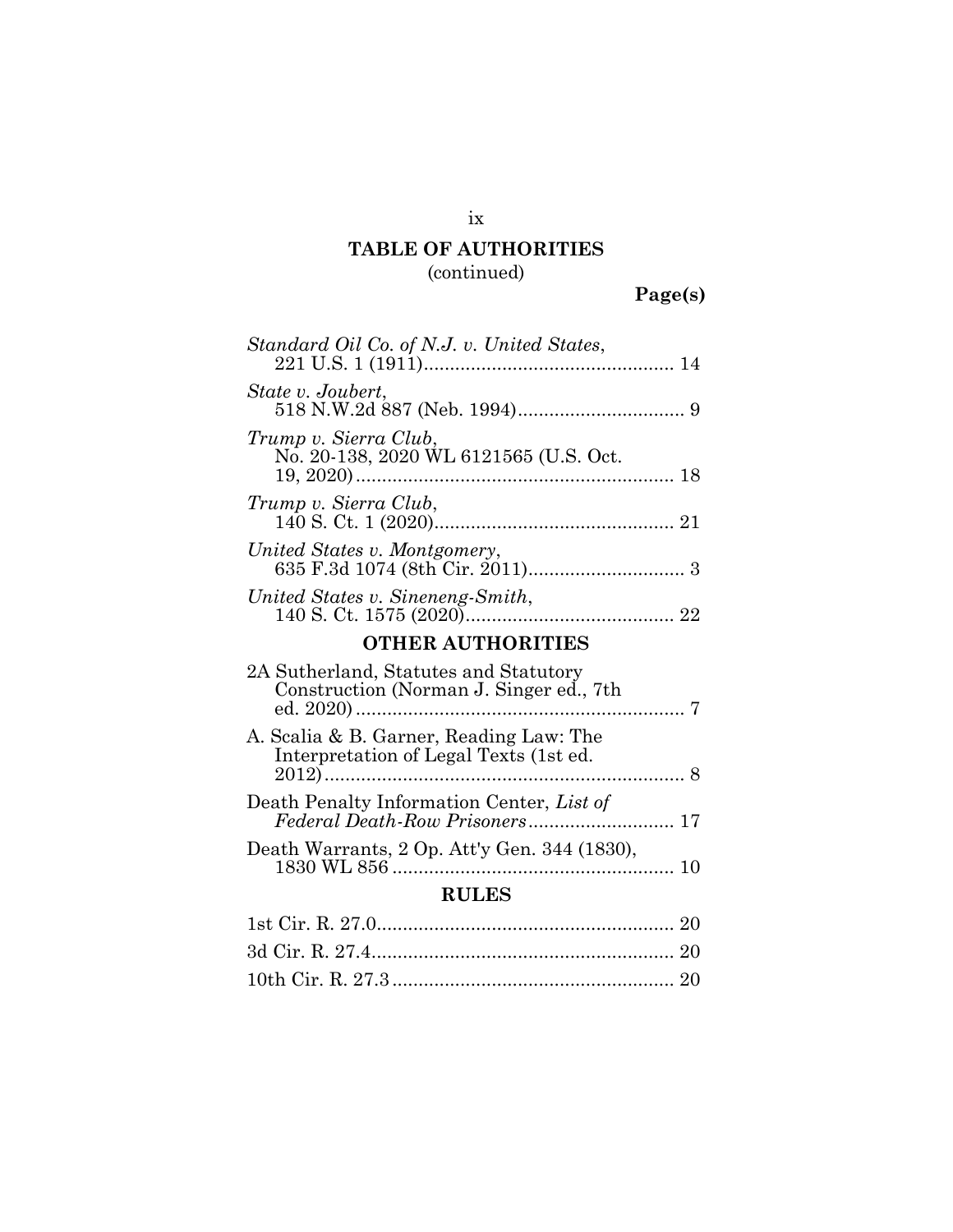## **TABLE OF AUTHORITIES** (continued)

**Page(s)**

| Fed. R. App. P. 1, Advisory Committee Note |
|--------------------------------------------|
|                                            |
|                                            |

## **REGULATIONS**

| 57 Fed. Reg. 56,536 (Nov. 30, 1992) 11, 12, 16, 17 |  |
|----------------------------------------------------|--|
| 85 Fed. Reg. 75,846-01 (Nov. 27, 2020) 12          |  |
|                                                    |  |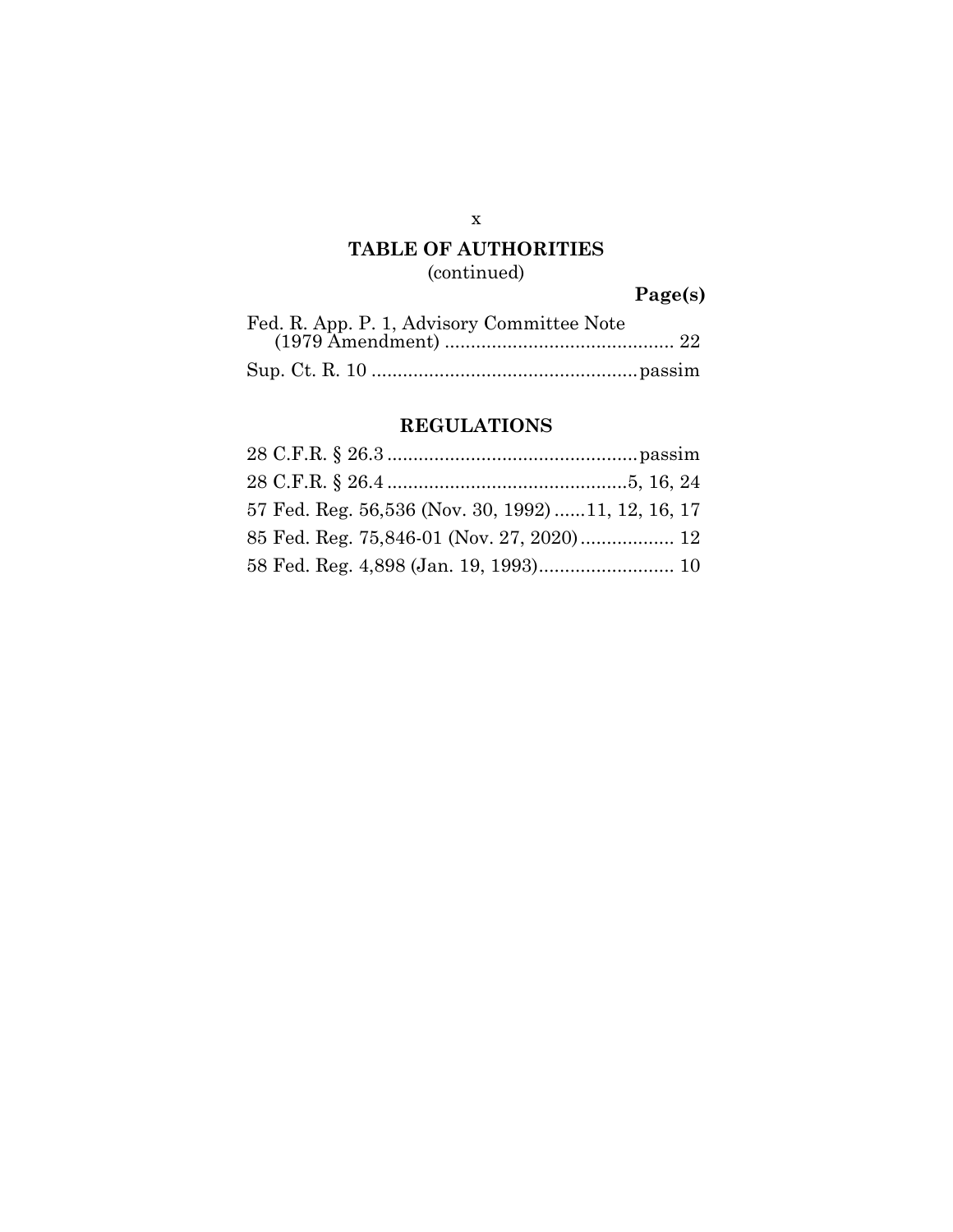### **PETITION FOR A WRIT OF CERTIORARI**

Lisa Marie Montgomery respectfully petitions for a writ of certiorari to review the judgment of the United States Court of Appeals for the District of Columbia Circuit in this case.

### **OPINIONS BELOW**

The court of appeals' opinion (App. 1a-2a) is unreported and is available at 2021 WL 22316. The opinion of the district court (App. 3a-38a) also is unreported and is available at 2020 WL 7695994.

### **JURISDICTION**

The court of appeals entered judgment on January 1, 2021. App. 1a-2a. The petition for rehearing *en banc* was denied on January 5, 2021. App. 45a-46a. This Court has jurisdiction under 28 U.S.C. § 1254(1).

### **RELEVANT PROVISION**

The regulation involved is 28 C.F.R. § 26.3. It is reproduced in the Appendix to this brief.

### **INTRODUCTION**

The district court stayed Mrs. Montgomery's original execution date, December 8, 2020, to permit her counsel sufficient time to prepare a clemency petition after they contracted COVID-19 while visiting her in prison. The Director of the Bureau of Prisons (the "Director") designated a new execution date while the court's stay was in place. That mid-stay designation contravened 28 C.F.R.  $\S$  26.3(a)(1): "If the date designated for execution passes by reason of a stay of execution," then the Director "shall" designate a new execution date "*when the stay is lifted*," *id.* (emphasis added), not while the stay is in effect. The district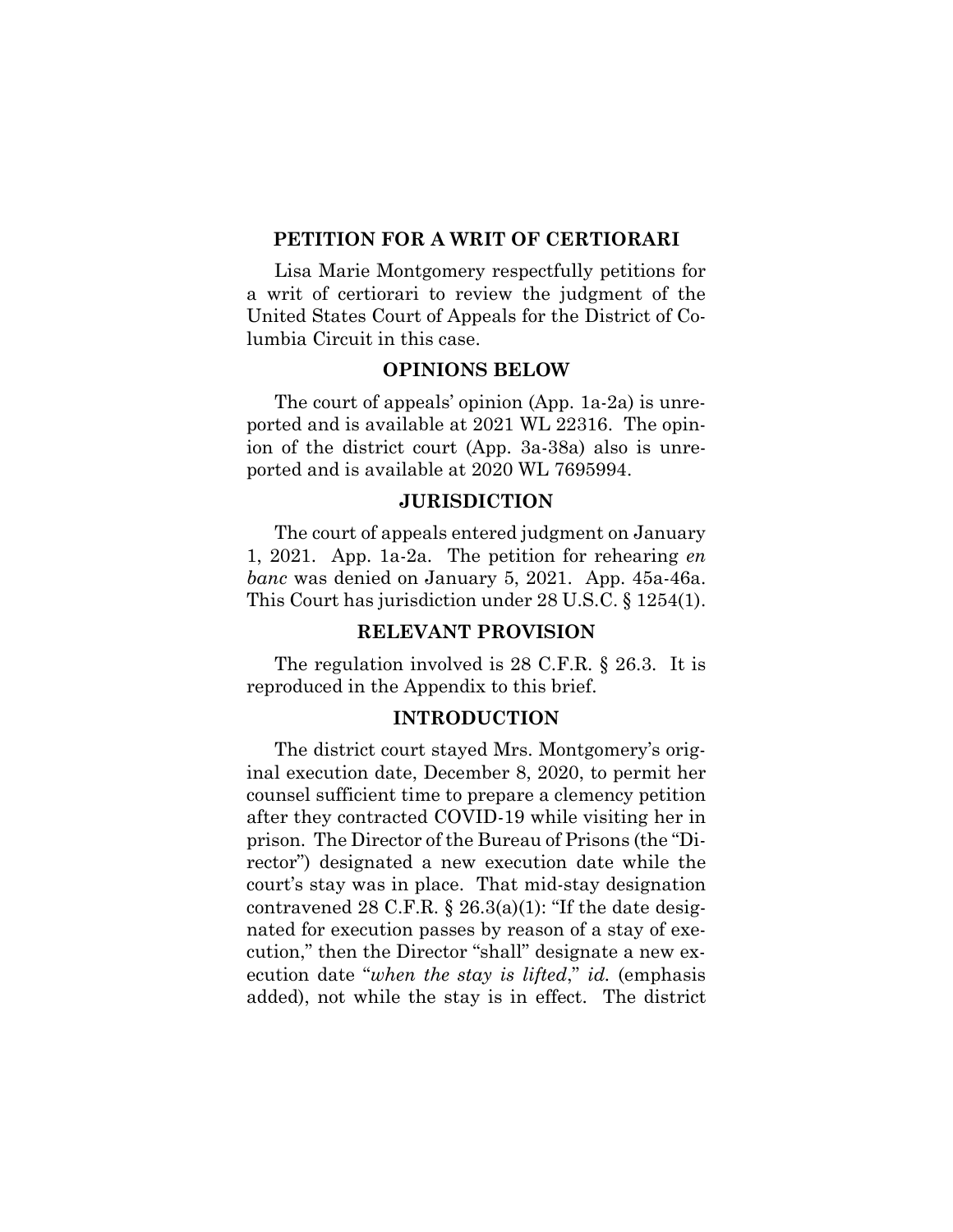court therefore properly vacated the improper designation under the Administrative Procedure Act ("APA").

Within days of that ruling, a panel of the U.S. Court of Appeals for the D.C. Circuit took the extraordinary step of summarily reversing the district court, in a per curiam order and without full briefing on the merits. The panel's order is not just the first appellate decision to address the meaning of  $\S 26.3(a)(1)$ . It is also the first and only judicial authority of which we are aware to authorize the rescheduling of an execution during a stay of the execution.

The D.C. Circuit's decision presents two important questions worthy of this Court's review.

*First*, whether the Director may designate a new execution date during the pendency of a stay is a question of first impression on which the panel clearly erred. Every interpretive signal, from the regulation's text to its structure and purpose, confirms that the Director must forbear scheduling an execution while a stay is pending. The D.C. Circuit's conclusion contradicts that regulation, the background principle it respects—that a court's stay of execution temporarily suspends the Government's authority to designate a new execution date—and this Court's precedent. *See* Sup. Ct. R. 10(c).

*Second*, whether a federal court of appeals may summarily reverse a district court order on a question of first impression, on a motion and without full briefing, is an important and now unsettled question of federal appellate procedure. The panel's decision to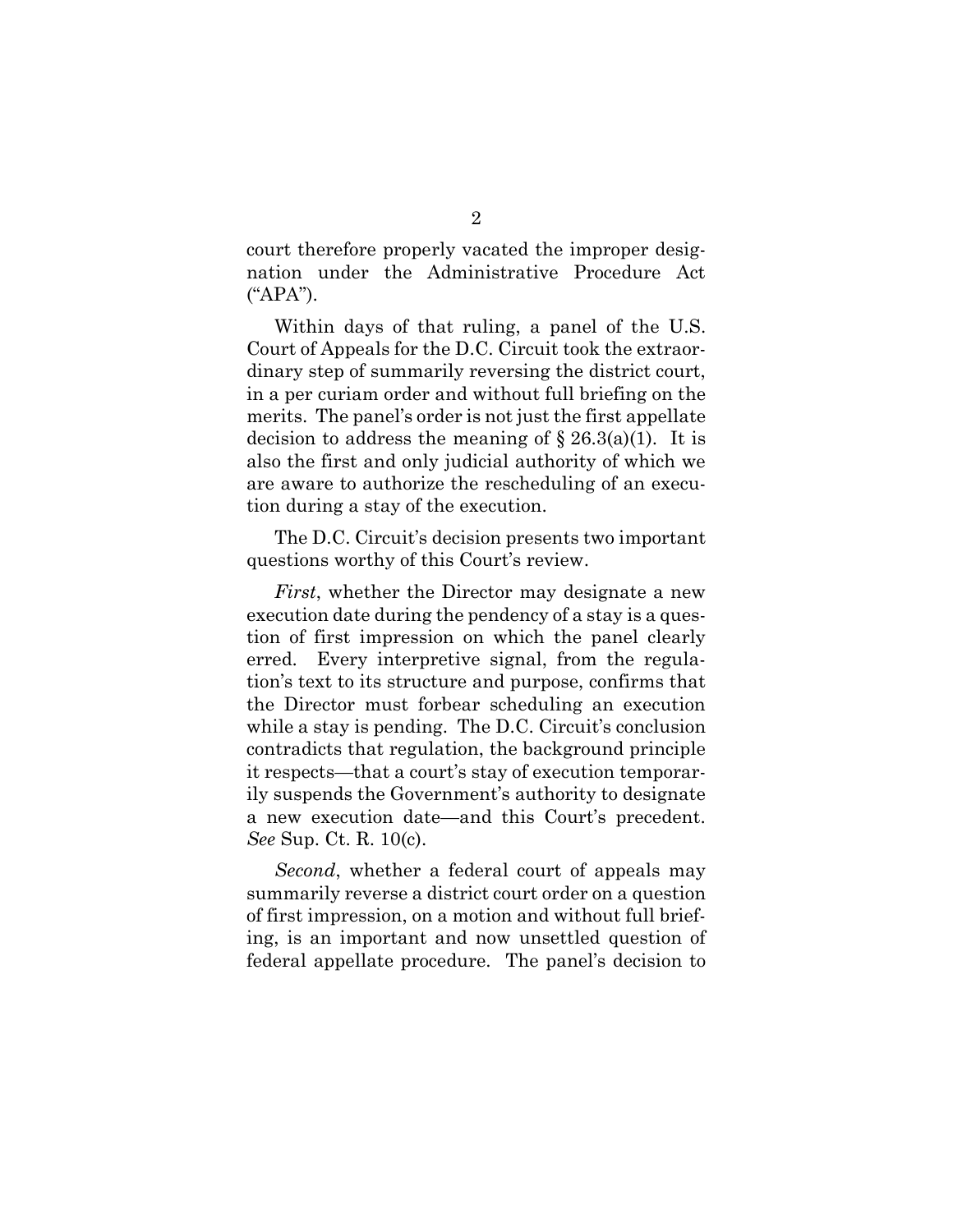summarily vacate the district court here "so far departed from the accepted and usual course of judicial proceedings" that it "call[s] for [the] exercise" of the Supreme Court's "supervisory power." Sup. Ct. R.  $10(a)$ .

Given the exceptional importance of these questions, not only for Mrs. Montgomery and other deathsentenced persons, but for all litigants whose cases pose novel, timely raised questions that warrant full and considered treatment on appeal, the Court should grant certiorari and reverse.

#### **STATEMENT**

Mrs. Montgomery was sentenced to death in April 2008. *See United States v. Montgomery*, 635 F.3d 1074, 1079 (8th Cir. 2011).

On October 16, 2020, the Government scheduled Mrs. Montgomery's execution for December 8 pursuant to 28 C.F.R. § 26.3. After visiting their client, Mrs. Montgomery's capital attorneys contracted COVID-19, rendering them incapable of filing her clemency petition. On November 12, Mrs. Montgomery filed a complaint asserting claims stemming from her lawyers' inability to assist her in the clemency process. Finding merit in the claims, the district court issued a stay of execution lasting "until December 31, 2020." Minute Order I, *Montgomery* v. *Barr et al.*, No. 1:20-cv-03261 (D.D.C. Nov. 25, 2020); *see*  Mem. Op., *Montgomery* v. *Barr et al.*, No. 1:20-cv-03261 (D.D.C. Nov. 19, 2020). The Government did not appeal the court's stay.

While the stay remained in effect, on November 23, the Government rescheduled Mrs. Montgomery's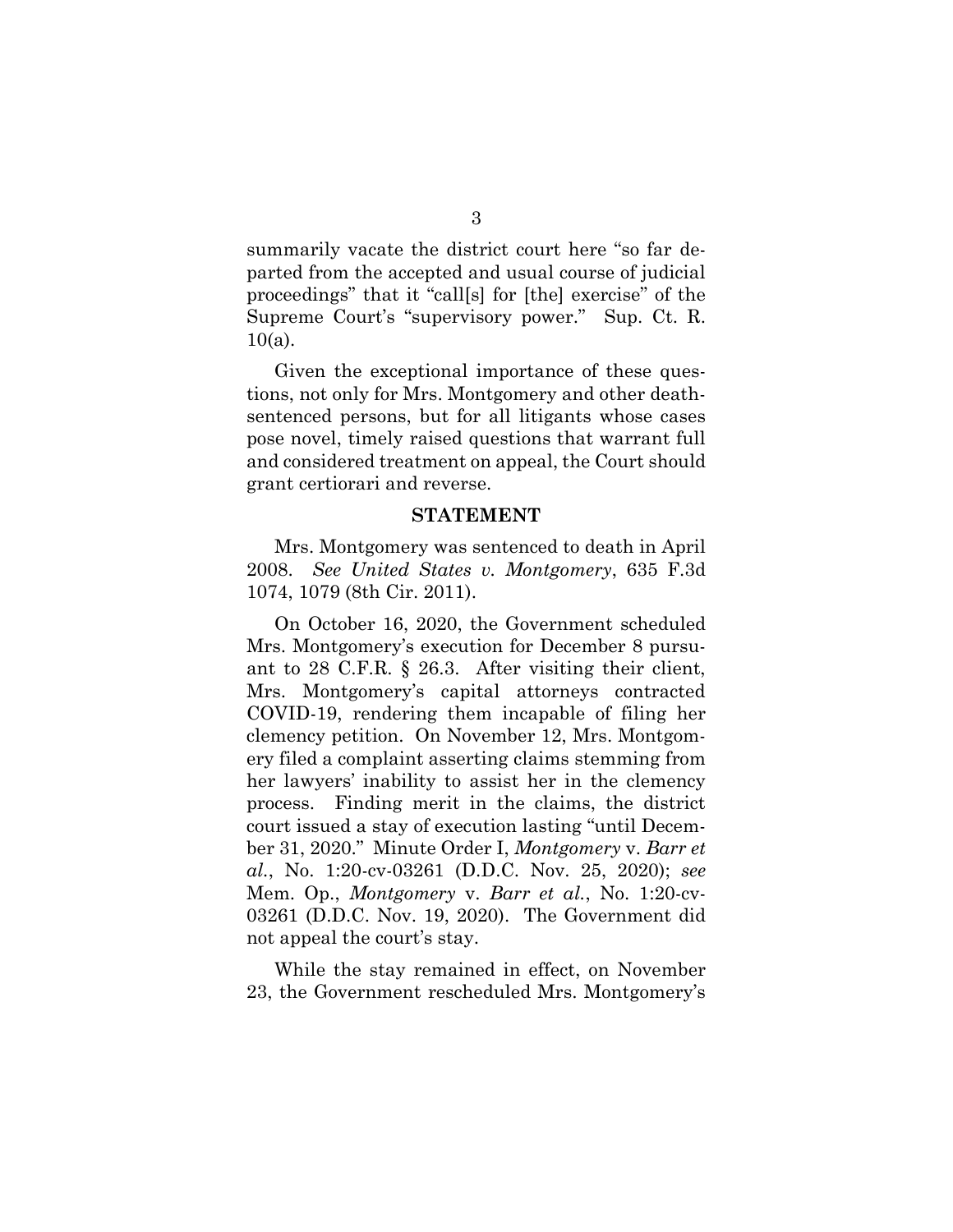execution for January 12, 2021. In response, Mrs. Montgomery promptly filed a supplemental complaint asserting claims under the APA. She alleged, *inter alia*, that in rescheduling her execution, the Government violated federal regulations providing that "[i]f the date designated for execution passes by reason of a stay of execution," then the Director "shall" designate a new execution date "when the stay is lifted." 28 C.F.R. § 26.3(a)(1). Mrs. Montgomery moved for partial summary judgment and sought vacatur of her January 12 execution date.

After full briefing and oral argument, the district court granted partial summary judgment for Mrs. Montgomery, holding that "when an execution is postponed in light of a stay, the governing regulation, 28 C.F.R. § 26.3(a), prevents the Director from setting a new execution date until after the stay is lifted." App. 5a. As the court reasoned, when a regulation "'limits a thing to be done in a particular mode, it includes a negative of any other mode.'" App. 25a (quoting *Christensen v. Harris Cty.*, 529 U.S. 576, 583 (2000)). Here, "the 'thing to be done' is rescheduling after an execution date lapses by reason of a stay, and the 'particular mode' is 'promptly … when the stay is lifted,'" meaning that rescheduling an execution *during* a stay is precluded. App. 25a.

The court considered and rejected the Government's argument that the regulation was not triggered because, at the time they set a new execution date, Mrs. Montgomery's original date had not yet passed. "[T]he phrase 'date designated for execution,'" the court reasoned, "refers to the date of execution subject to the Court's stay, not whatever date the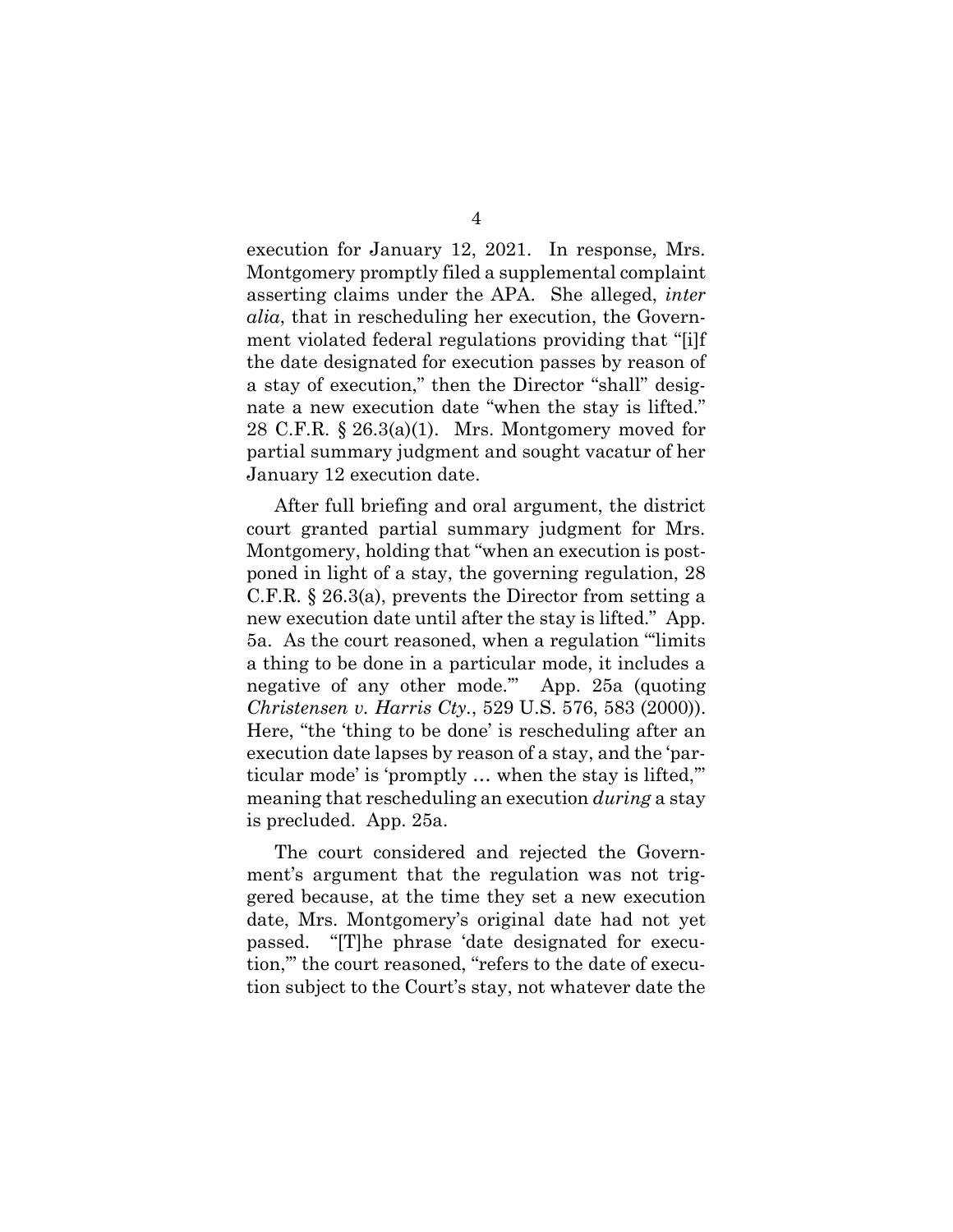Director subsequently sets." App. 29a. Indeed, the Government "never suggest[ed]—nor could they suggest—that the December 8, 2020 execution date would have passed had the Court not issued its stay or that the date passed for some other 'reason.'" App. 29a.

Next, the court held that the Government's contrary interpretation was not entitled to deference under *Auer v. Robbins*, 519 U.S. 452 (1997), because the regulation is unambiguous and the Government advanced only "post-hoc rationalizations" to support its position. App. 30a-34a. The court also concluded that the Government's violation of the regulation caused Mrs. Montgomery prejudice sufficient to sustain her APA claim, by depriving her of time to seek legal relief, including through clemency, and to prepare for her death. App. 35a. Accordingly, the court vacated the January 12 execution date—the "'default remedy' under the APA." App. 34a-36a.

On December 28, the Government filed a notice of appeal and moved for a stay pending appeal in the district court. The district court denied the Government's request, finding that it satisfied none of the stay factors, and observing that the execution could be scheduled for shortly after the unlawfully designated date. App. 41a-44a (discussing 28 C.F.R.  $§ 26.4).$ 

The Government then moved the D.C. Circuit for a stay pending appeal or vacatur of the district court's opinion. On January 1, 2021, a panel of the D.C. Circuit construed the Government's motion as one "for summary reversal," concluded that the merits were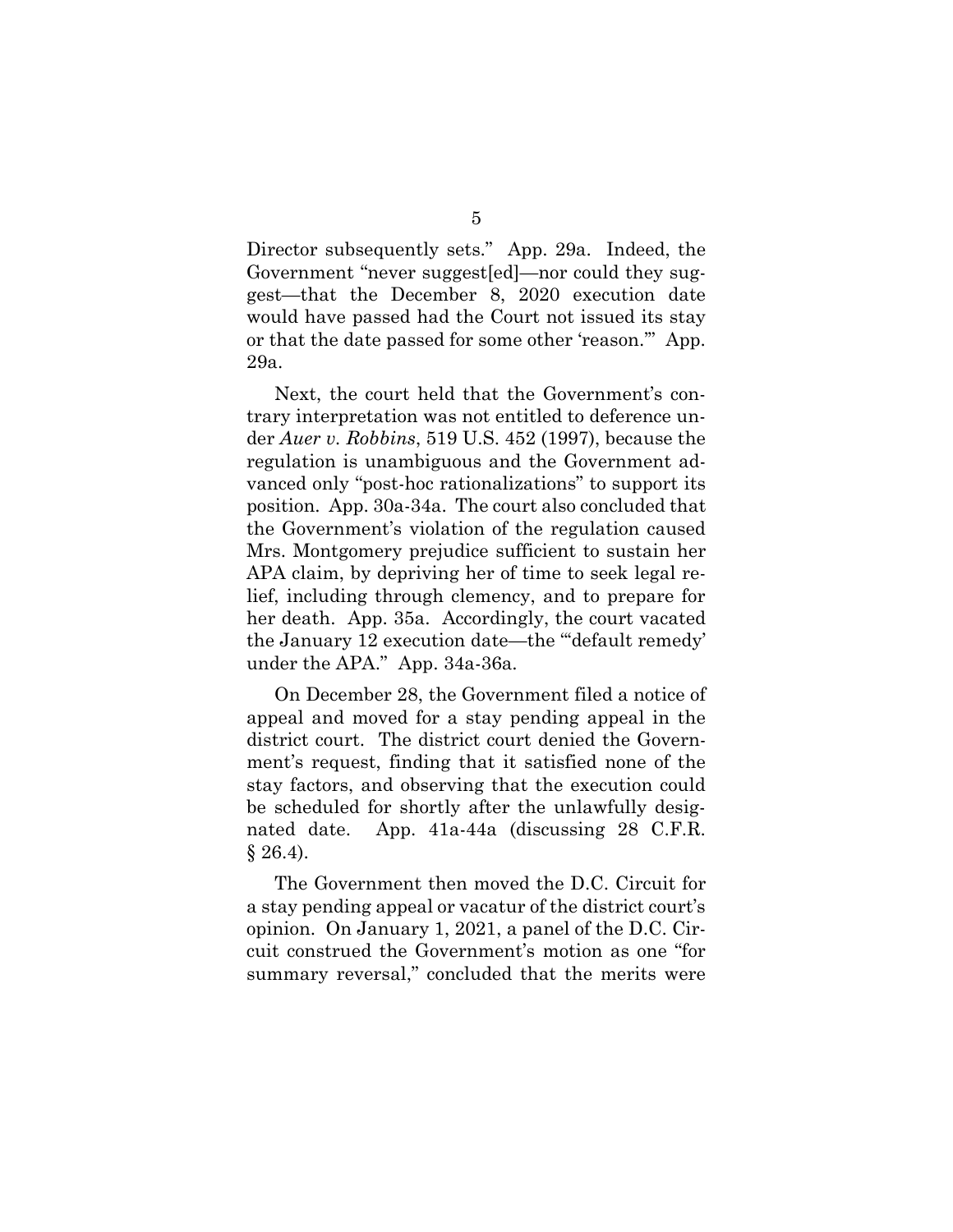"so clear as to warrant summary action," and summarily reversed the district court's ruling. App. 1a. The panel's reasoning was contained in a single sentence: § 26.3(a)(1) "did not prohibit the Director from making that designation [of a new execution date on November 23] … because, at that time, the 'date designated for execution' had not yet 'passe[d].'" App. 1a-2a.

On January 5, Mrs. Montgomery's request for rehearing *en banc* was denied. 1

#### **REASONS FOR GRANTING THE PETITION**

### **A. Whether § 26.3(a)(1) Permits The United States To Designate A New Execution Date While The Execution Is Stayed Is An Important Question Worthy Of Review**

The D.C. Circuit held that the Director may designate a new execution date during the pendency of a stay, notwithstanding the plain language of § 26.3(a)(1). The Court should grant certiorari and reverse because the panel's conclusion contradicts the regulation's unambiguous text, conflicts with the settled principle that a stay of execution temporarily suspends the Government's authority to designate a new execution date, and is inconsistent with this Court's precedent. *See* Sup. Ct. R. 10(c).

1. Section 26.3(a)(1) provides that "[i]f the date designated for execution passes by reason of a stay of execution, then a new date *shall* be designated promptly by the Director of the Federal Bureau of

 $\overline{a}$ 

<sup>1</sup> Circuit Judges Garland and Pillard did not participate in consideration of the petition for rehearing *en banc*. App. 45a.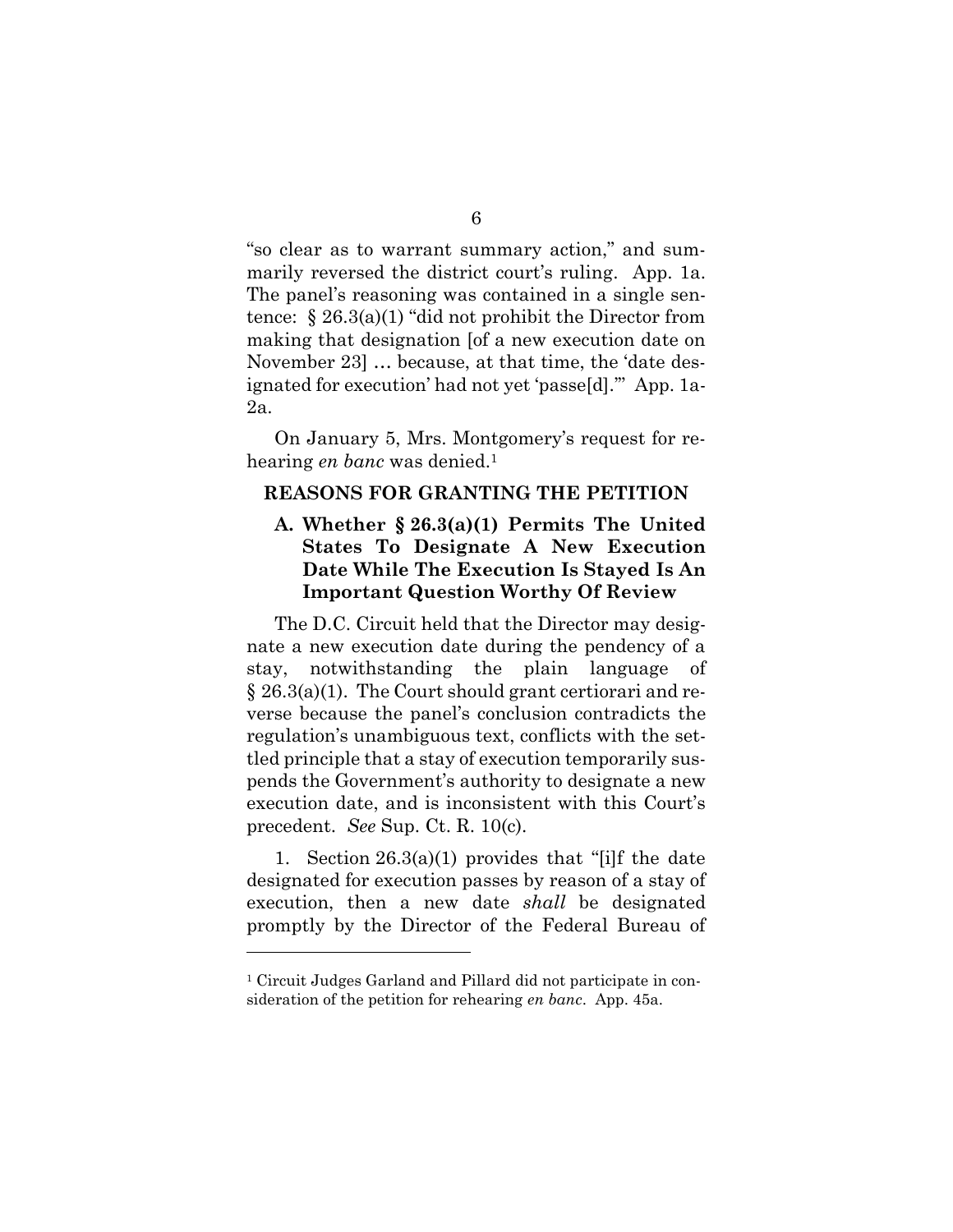Prisons *when the stay is lifted*." 28 C.F.R. § 26.3(a)(1) (emphases added). The regulation on its face directs the Director—using the mandatory term "shall"—to designate a new execution date only once "the stay is lifted." The regulation is unambiguous; the Court should therefore presume it "says … what it means and means ... what it says." *Henson v. Santander Consumer USA Inc.*, 137 S. Ct. 1718, 1725 (2017) (quoting *Dodd v. United States*, 545 U.S. 353, 357 (2005)).

Basic "rules of grammar" confirm this reading of § 26.3(a)(1). *Nielsen v. Preap*, 139 S. Ct. 954, 965 (2019). "[W]hen the stay is lifted" is an adverbial clause and so necessarily modifies the verb "designated." *See id.* at 964. Moreover, "ordinarily, and within reason, modifiers and qualifying phrases attach to the terms that are nearest." *Grecian Magnesite Mining, Indus. & Shipping Co., SA v. Comm'r*, 926 F.3d 819, 824 (D.C. Cir. 2019). Thus, "when the stay is lifted" should be read to modify "designate[]" the "nearest possible referent." *Id.*; *see also, e.g.*, *Lockhart v. United States*, 136 S. Ct. 958, 962 (2016) (applying the "rule of the last antecedent" (quotation omitted)).The "new date shall be designated," then, only "when the stay is lifted."

Common canons of construction further support this interpretation. *First*, when a statute or regulation "limits a thing to be done in a particular mode, it includes a negative of any other mode." *Christensen*, 529 U.S. at 583 (quoting *Raleigh & Gaston R.R. Co. v. Reid*, 80 U.S. (13 Wall.) 269, 270 (1871)); *see also* 2A Sutherland, Statutes and Statutory Construction § 47.23 (Norman J. Singer ed., 7th ed. 2020). As the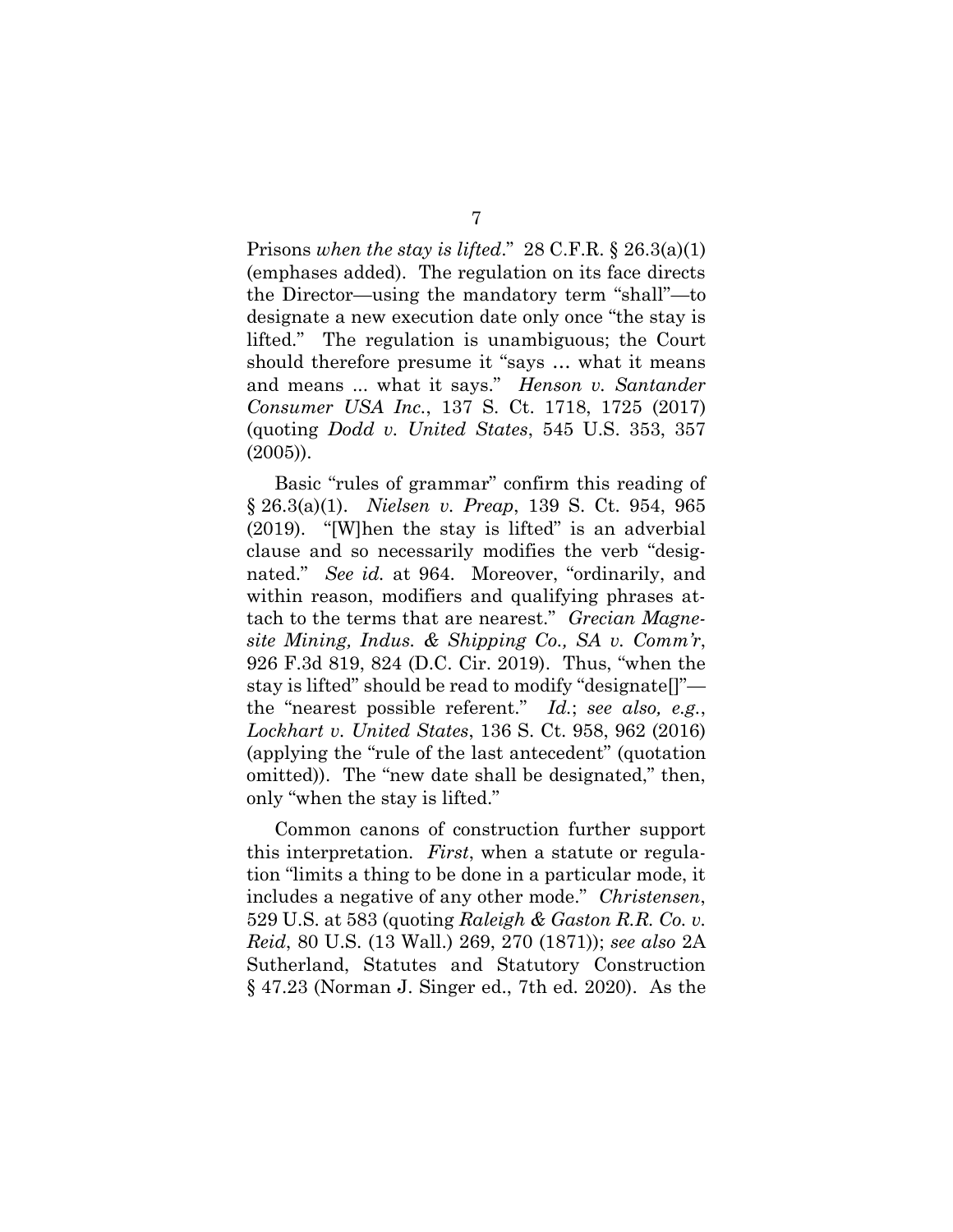district court explained, "[h]ere, the 'thing to be done' is rescheduling after an execution date lapses by reason of a stay, and the 'particular mode' is 'promptly … when the stay is lifted.'" App. 25a. By specifying *how* and *when* an execution date "shall" be rescheduled, the regulation necessarily implies that the Director may not designate a new date in *other* ways, at *other* times.

*Second*, when a "general permission … is contradicted by a specific prohibition," the interpretive question is "eas[y] to deal with": "the specific provision prevails." A. Scalia & B. Garner, Reading Law: The Interpretation of Legal Texts 183 (1st ed. 2012); *see, e.g.*, *RadLAX Gateway Hotel, LLC v. Amalgamated Bank*, 566 U.S. 639, 645 (2012) ("[T]he specific provision is construed as an exception to the general one."). Here, when it comes to rescheduling an execution date that "passes by reason of a stay," the specific limits set out in § 26.3(a)(1) apply—and the Director may not rely on his general power to designate an execution date in other circumstances.

2. The meaning of  $\S 26.3(a)(1)$  is, on its face, clear. But when combined with the background rule that a stay of execution suspends the Government's authority to designate a new execution date, the point is scarcely contestable. The panel decision not only contravenes well-established interpretive canons, it also erodes a fundamental principle—embodied in judicial authority and the Government's past practice—that the Government may not set a new execution date during the pendency of a stay.

a. In commanding that the Director designate a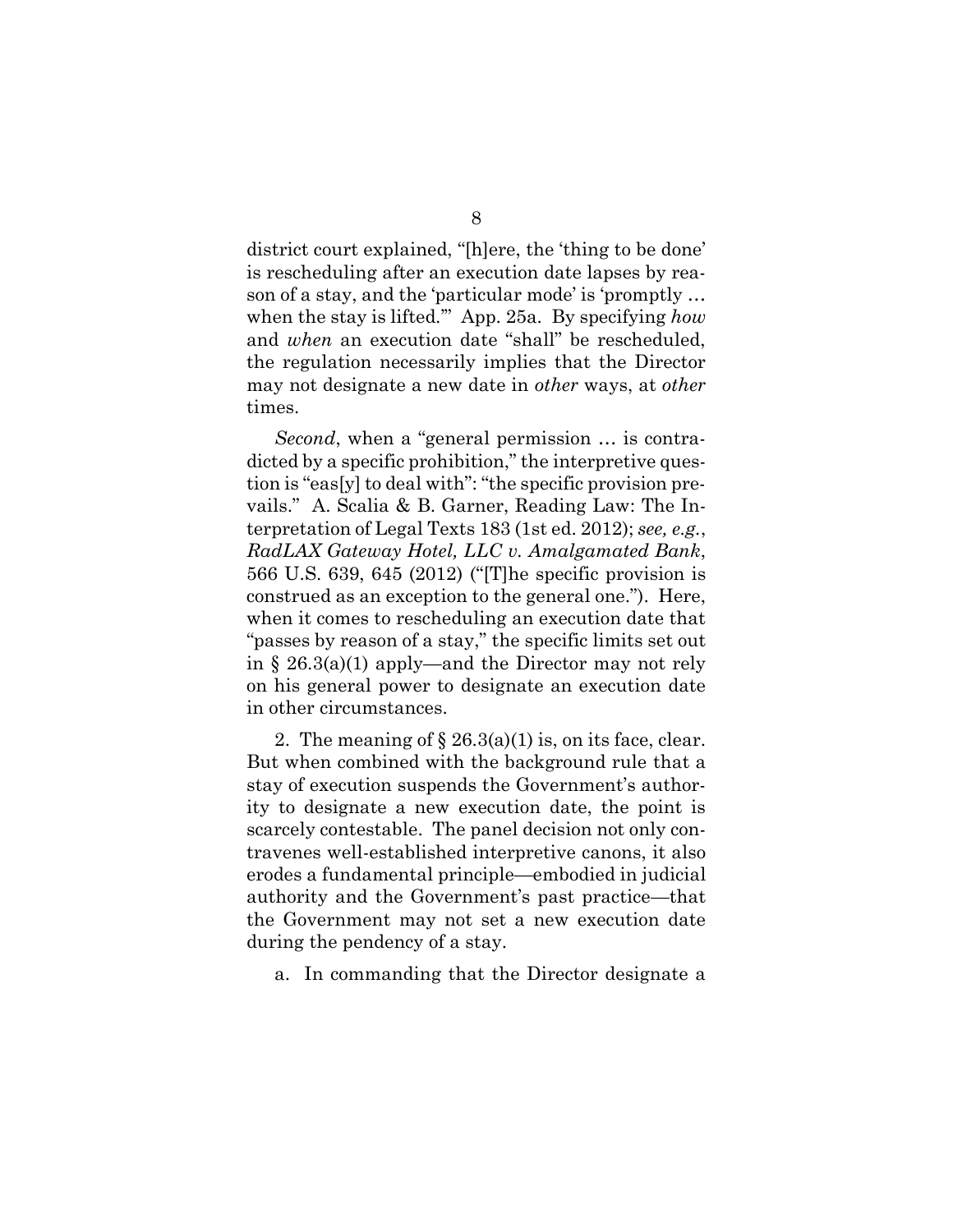new date only upon expiration of a stay, federal regulations simply make explicit what is already implicit in a stay of execution. A stay of execution—like any stay—"temporarily suspend[s]" the Government's "authority to act." *Nken v. Holder*, 556 U.S. 418, 428- 29 (2009). As a result, a stay of execution temporarily sets aside the Government's authority to designate a new execution date during the pendency of a stay. All relevant judicial authority, the Government's own past practice, and its prior interpretations have all recognized as much, adhering to the foundational principle that the Government cannot schedule a new execution date during a pending stay.

*First*, every court to consider the issue has concluded that a stay of execution temporarily suspends the Government's authority to designate a new execution date. The Eighth Circuit, for example, has held that when "an order of court staying [an] execution is in full force and effect," the Government may not "resume any preparations for [the] execution" until the "stay of execution [is] finally dissolved." *Smith v. Armontrout*, 825 F.2d 182, 184 (8th Cir. 1987). The Nebraska Supreme Court has noted that such preparations "clearly" include the "setting of execution dates in anticipation of the termination of a stay." *State v. Joubert*, 518 N.W.2d 887, 898 (Neb. 1994); *see also Smith v. State*, 145 So. 2d 688, 690 (Miss. 1962) (federal stay of execution "precludes" request "that a new date be set for the execution of the death sentence").

*Second*, the Government has consistently adhered to this view in setting other federal executions. Dating back to at least 1830, the Executive Branch has "determined to leave the execution of sentences of the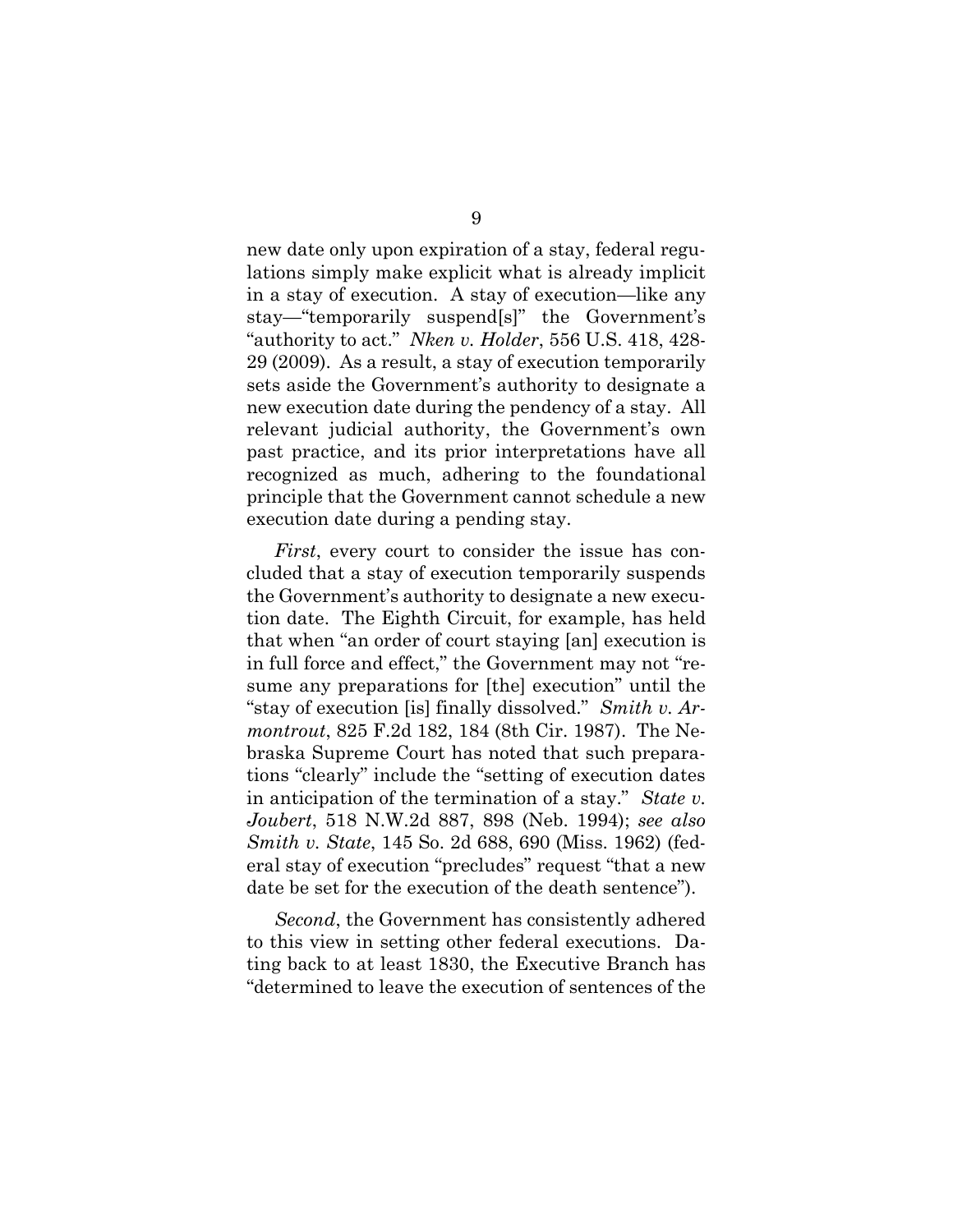law in all cases to the direction of the courts, in full confidence that they will give a reasonable time for the exercise of executive clemency in cases where it ought to be interposed." Death Warrants, 2 Op. Att'y Gen. 344, 344 (1830), 1830 WL 856. The Government has, until now, consistently respected this judicial role: For every execution scheduled since the Government resumed capital punishment in 2019, when the prisoner has obtained a stay of execution, the Government has waited until the expiration of the stay to set a new execution date. Indeed, Mrs. Montgomery's case is the only instance we could find since the regulations went into effect in 1993 in which the Government has designated a new execution date while a court's stay of execution was in place. *See* Declaration of Zohra Ahmed in Support of Plaintiff Lisa Montgomery's Motion for Partial Summary Judgment, Ex. 1, *Montgomery* v. *Barr et al.*, No. 1:20-cv-03261 (D.D.C. Dec. 15, 2020).<sup>2</sup>

*Third*, the Government's own written interpretations are consistent with this understanding.

The Government explicitly acknowledged, in promulgating the subject regulations in 1993, that its authority to set execution dates derives from that of the courts. *See* Implementation of Death Sentences in Federal Cases, 58. Fed. Reg. 4,898, 4,899 (Jan. 19,

 $\overline{a}$ 

<sup>2</sup> In two instances—Alfred Bourgeois and Lezmond Mitchell the Government appears to have designated a new execution date after courts ordered that the applicable stays be vacated, but before formal issuance of the associated mandates. Mrs. Montgomery's case is the only one in which the Government has set an execution date during a stay without a court having ordered the stay vacated.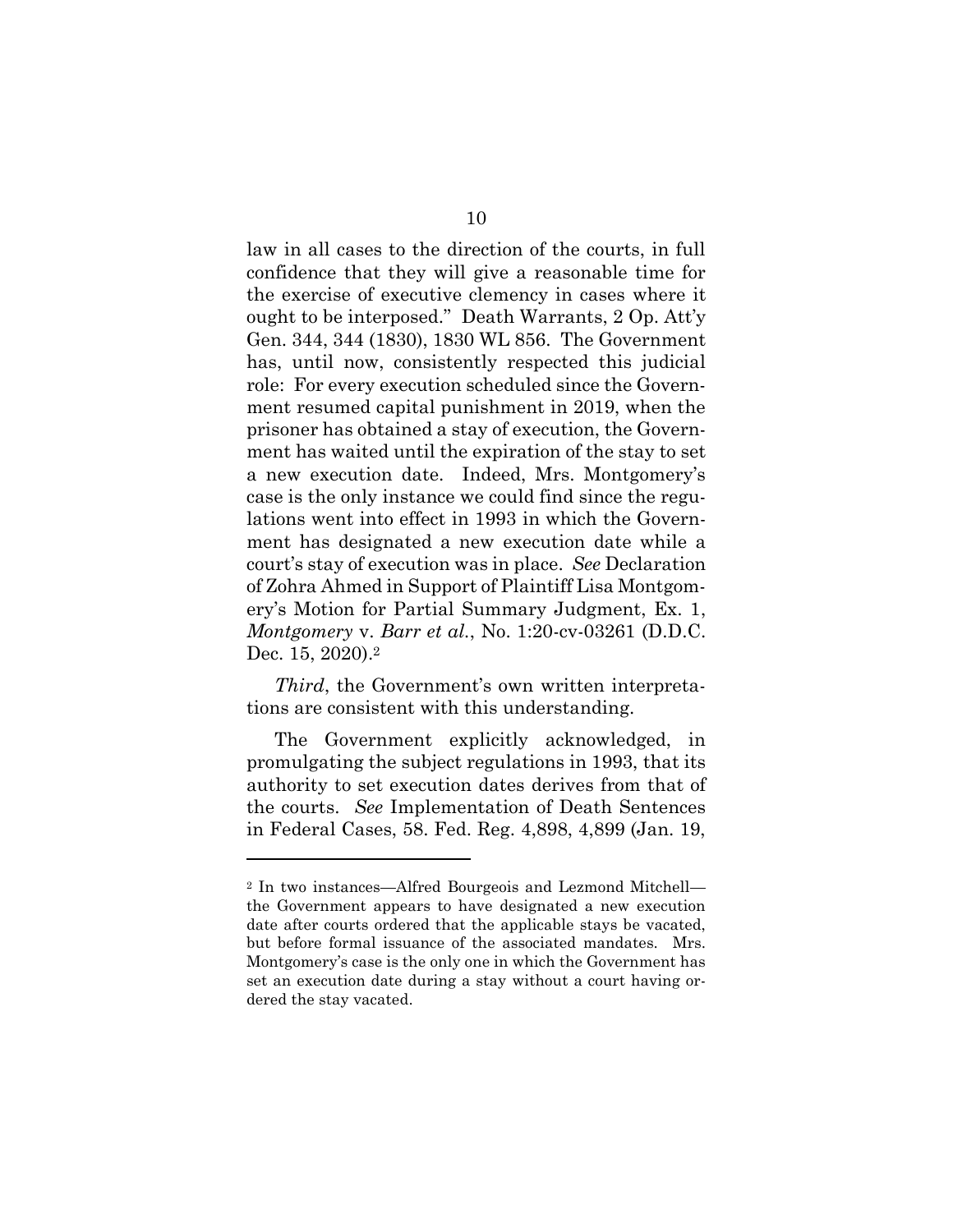1993) ("The Department is authorized to rely on the authority of the federal courts, acting pursuant to the All Writs Act, 28 U.S.C. [§] 1651(a), to order that … sentences be implemented."). Section 26.3 extends that authority to the Director under certain circumstances, subject to a court's superior authority to order otherwise. *See* 28 C.F.R. § 26.3(a). The Government's description in the promulgating commentary of § 26.3's purpose makes plain its understanding that when a court has issued a stay, the Government will forbear action in furtherance of the execution: The Government explained that vesting the Director with the power to designate an execution date "will obviate the practice, which is a pointless source of delay in state cases, of seeking a new execution date from the sentencing court each time a higher court lifts a stay of execution that caused an earlier execution date to pass." Notice of Proposed Rulemaking, Implementation of Death Sentences in Federal Cases, 57 Fed. Reg. 56,536, 56,536 (Nov. 30, 1992).

The implication of that statement is that, when § 26.3 was written, the Government understood that it could seek a "new execution date" only after a "court lifts a stay of execution." *Id.* The regulations do not break with the background principle that a judicial stay suspends the Executive's authority to act; they reaffirm it, by stating that the Director would have the power to designate a new date "when the stay is lifted." *Id.* Nothing in those regulations even hints that the Government thought the Director would be permitted to reschedule an execution while a stay remained in effect. *See Meyer v. Holley*, 537 U.S. 280, 287 (2003) (when a text "has not expressed a contrary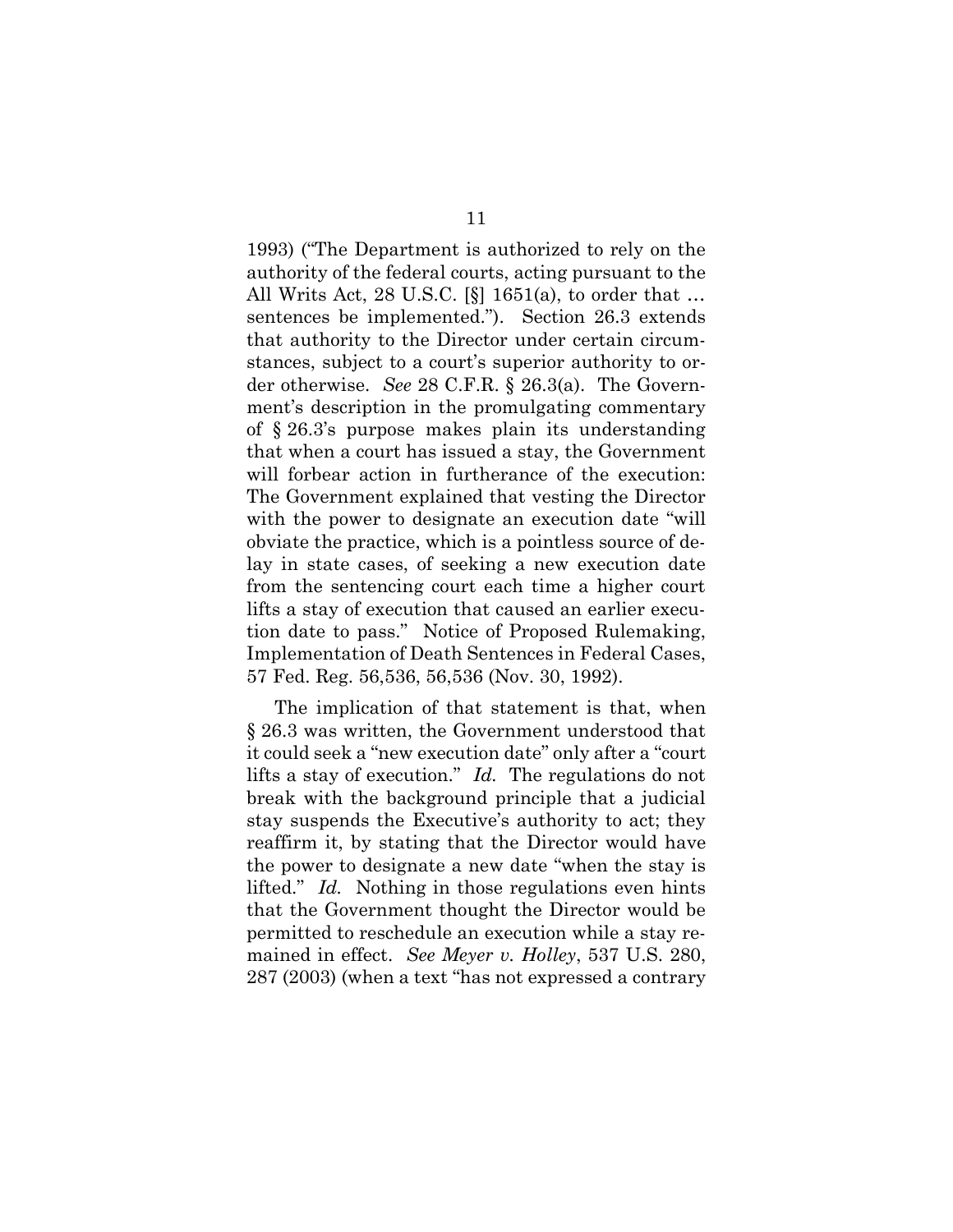intent, the Court has drawn the inference that it intended ordinary rules to apply").

This understanding has continued through the years: The Government's authority to schedule executions yields to the power of the Judicial Branch over the same matter. As the Government explained when promulgating amendments to related regulations, "Section 26.3(a)'s prefatory language … authoriz[es] BOP's Director to set an execution date and time '[e]xcept to the extent a court orders otherwise,'" and "nothing" in the regulations "alters the courts' power to set aside or postpone execution dates pursuant to their authority to issue stays and injunctions." Manner of Federal Executions, 85 Fed. Reg. 75,846-01, 75,850 (Nov. 27, 2020).

Similarly, the Government's lethal-injection execution protocols, adopted in 2004, and revised in 2019 and 2020, have always explained that "[i]f the date designated passes by reason of a stay of execution, then a new date will be promptly designated by the Director of the BOP *when the stay is lifted*." Administrative Record at 53, 111, 165, *Montgomery* v. *Barr et al.*, No. 1:20-cv-03261 (D.D.C. Dec. 13, 2020) (emphasis added).

And last, the Government has described § 26.3, in at least one prior court filing, as specifying that the Government's authority to reschedule an execution arises *after* a stay is lifted. *See, e.g.*, Brief for the United States in Opp'n to Appl. for Stay of Executions and to Pet. for Cert., *O'Keefe v. Barr*, Nos. 20A11, 20- 23, 2020 WL 4015846 at \*21 (July, 2020) (explaining that the "execution date was stayed until June 12, 2020," and that "*once the stay was lifted*, BOP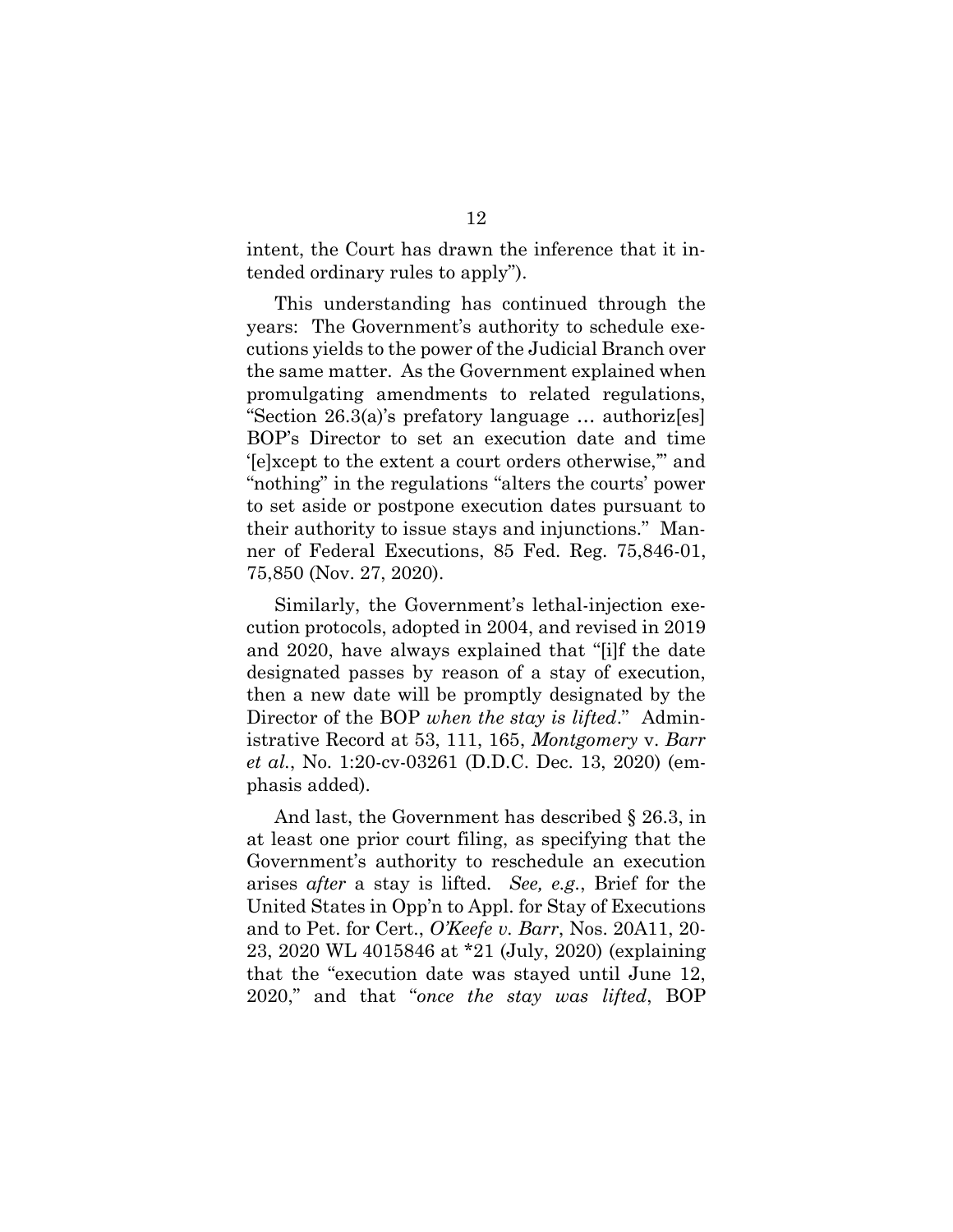promptly rescheduled the executions, *consistent with the applicable regulation*" (emphases added) (citing 28 C.F.R.  $\S 26.3(a)(1))$ .

The Government has never cited a *single authority*, in case law or otherwise, suggesting it may designate a new execution date during a stay. Every available authority contemplates, to the contrary, that the Director will designate a new execution date only after a court's stay has expired, just as the plain text of the regulation commands. Construing the regulation to permit the Director to act despite the existence of a stay thus conflicts with the long-recognized allocation of authority between the Judiciary and the Executive Branch.

b. The panel's ruling is the first ever to depart from this understanding and approve the scheduling of an execution during a stay. The novelty of the rule created below confirms its error.

This Court has long cautioned against interpretations that cast aside background norms, emphasizing that legal rules "are to be read with a presumption favoring the retention of long-established and familiar principles." *Isbrandtsen Co. v. Johnson*, 343 U.S. 779, 783, (1952). The rationale for that presumption is straightforward: Absent evidence to the contrary, courts can fairly assume that laws are enacted against the background of established principles and with an intention to preserve them. *See Neder v. United States*, 527 U.S. 1, 21-22 (1999) ("It is a wellestablished rule of construction that '[w]here Congress uses terms that have accumulated settled meaning under ... the common law, a court must infer, unless the statute otherwise dictates, that Congress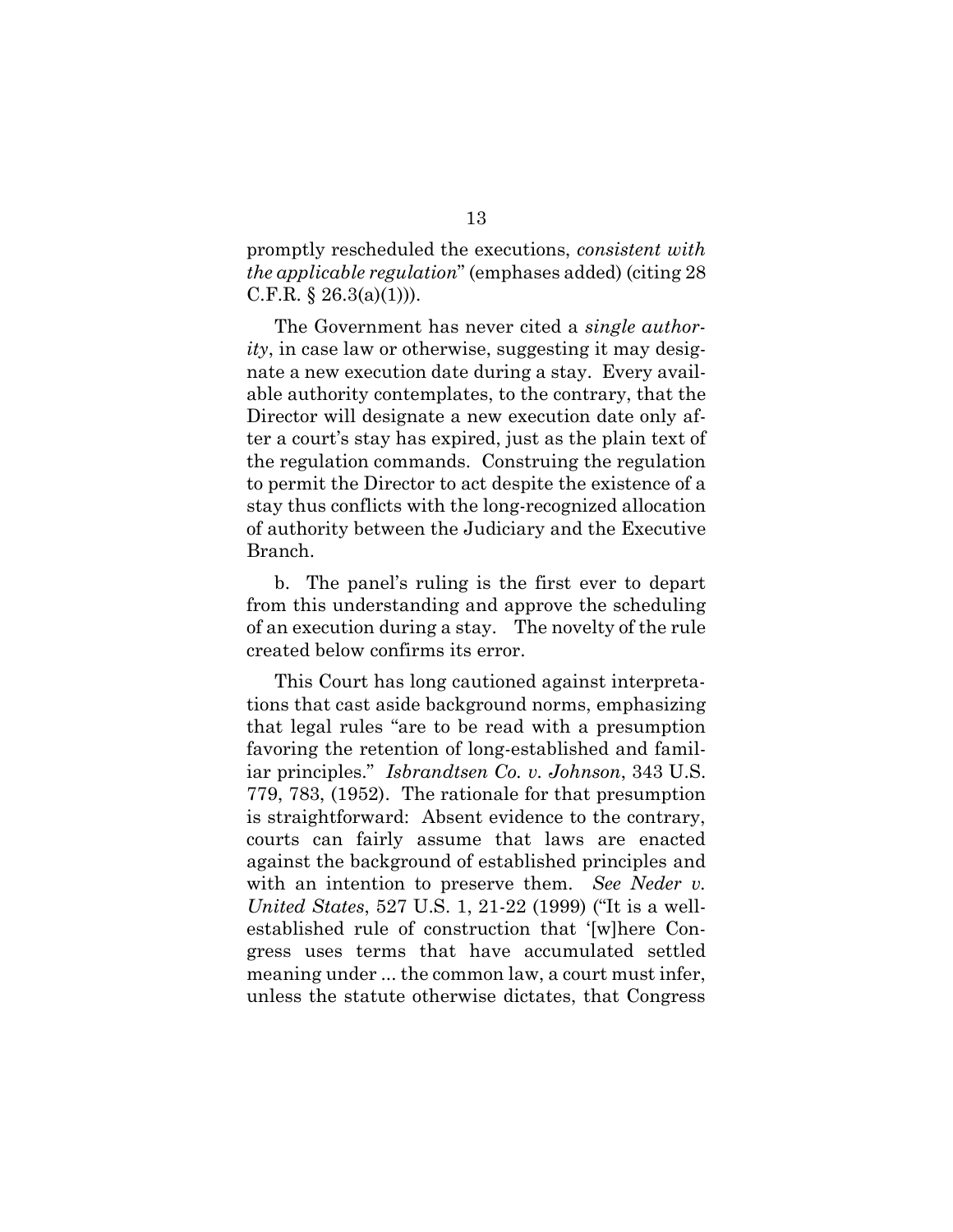means to incorporate the established meaning of these terms.'" (quoting *Nationwide Mut. Ins. Co. v. Darden*, 503 U. S. 318, 322 (1992)) (brackets and alteration in *Neder*)); *see also, e.g.*, *Comcast Corp. v. Nat'l Ass'n of African American-Owned Media*, 140 S. Ct. 1009, 1016 (2020); *Standard Oil Co. of N.J. v. United States*, 221 U.S. 1, 59 (1911).

Regulatory "language cannot be considered in a vacuum." *E.g.*, *Davis v. Mich. Dep't of Treasury*, 489 U.S. 803, 809 (1989). There is no indication that the Attorney General sought to jettison the usual rule here. As explained (*supra* 6-8), every interpretive tool confirms that the Director must wait until the stay is lifted before designating a new date. The regulation does not explicitly authorize the Director to reschedule an execution despite an order by an Article III court staying that execution—and the Attorney General did not hide that authority in a mousehole.

3. Without the regulatory text, structure, or any prior authority on its side, the panel's holding rests entirely on the conclusion that the original "date designated for execution' had not yet 'passe[d]'" when the Director rescheduled Mrs. Montgomery's execution for January 12. App. 2a. That interpretation cannot be squared with the regulation's text or common sense. The regulation refers to the execution date subject to the stay. *That* date passes by reason of a stay regardless of whether the Director purports to schedule a new date beforehand. When a stay of execution renders an execution date inoperable, the "date designated for execution passes by reason of a stay of execution." 28 C.F.R. § 26.3(a)(1).

The panel's holding implausibly suggests that the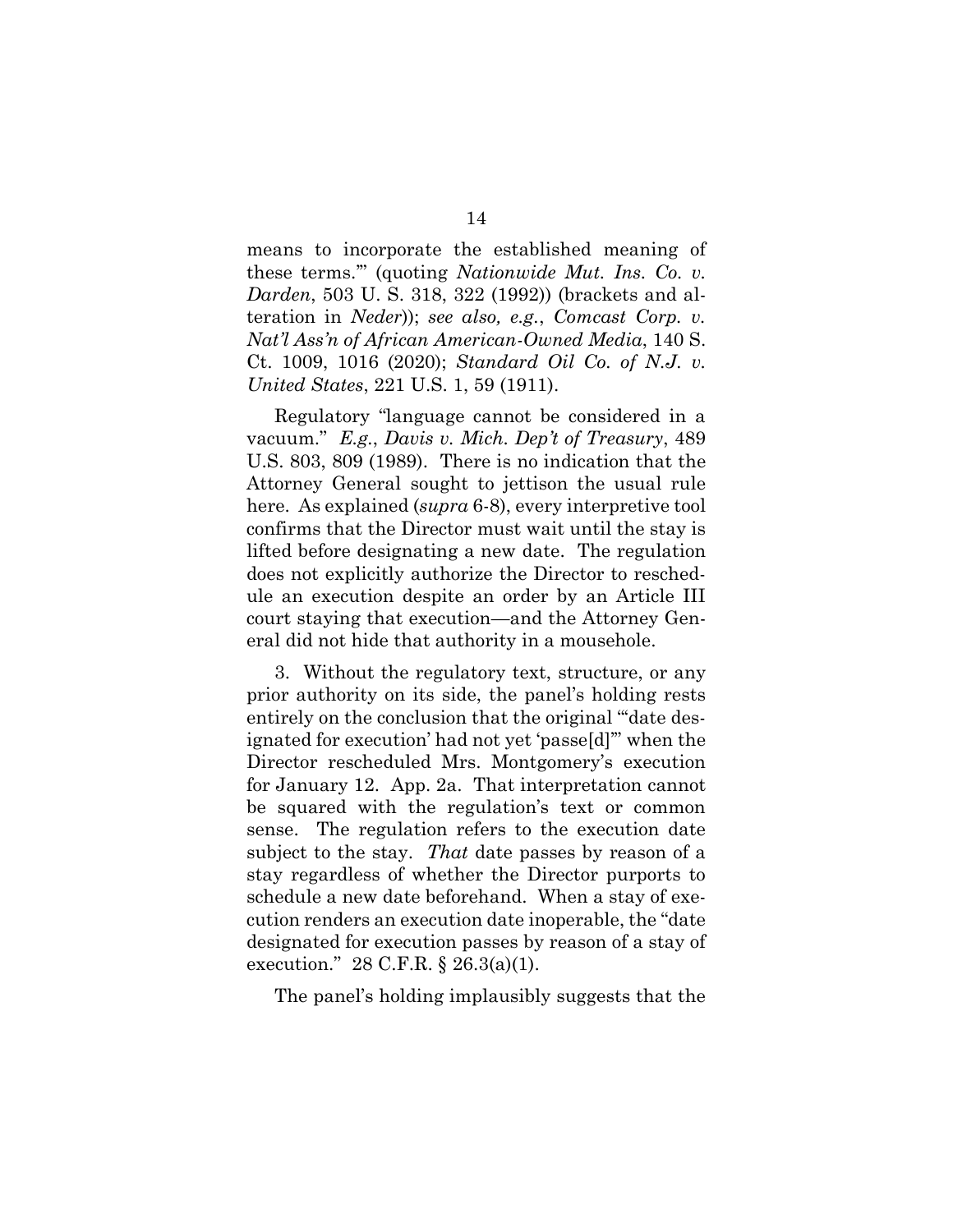date that was stayed does not pass "by reason of a stay" so long as the Director designates a subsequent date in view of the stay. That is like saying a barbeque was rescheduled to avoid rain in the forecast, but not because of rain. Mrs. Montgomery's reading "makes sense of the overall provision, which, in the first sentence instructs the Director to set a date for execution, and in the second permits the Director to set a subsequent date 'when the stay is lifted.'" App. 29a. The panel's reading of the second sentence, by contrast, deprives half of the first clause of meaning: It asks whether the initial "date designated for execution passe[d]," but not (as the rest of the clause demands) whether the "reason" the initial execution date could not go forward was a stay. 28 C.F.R.  $\S 26.3(a)(1)$ . As the district court found, a date designated for execution passes "by reason of a stay" regardless whether the Government purports to designate a second date beforehand. App. 28a-29a.

Furthermore, under the panel's contrary construction, the Director would have unfettered discretion to reschedule an execution date whenever he chooses, even during a stay, up until the moment of the original date. Such a reading renders the phrase "when the stay is lifted" superfluous. *See Nat'l Ass'n of Home Builders v. Defs. of Wildlife*, 551 U.S. 644, 668-69 (2007) (rejecting regulatory interpretation that rendered language "mere surplusage"). If the Director can reschedule an execution date notwithstanding a stay, there is no need for the regulation to specify that a new date be designated only once "the stay is lifted." 28 C.F.R. § 26.3(a)(1). The Government's reading is also illogical. Under its interpretation, if a stay is in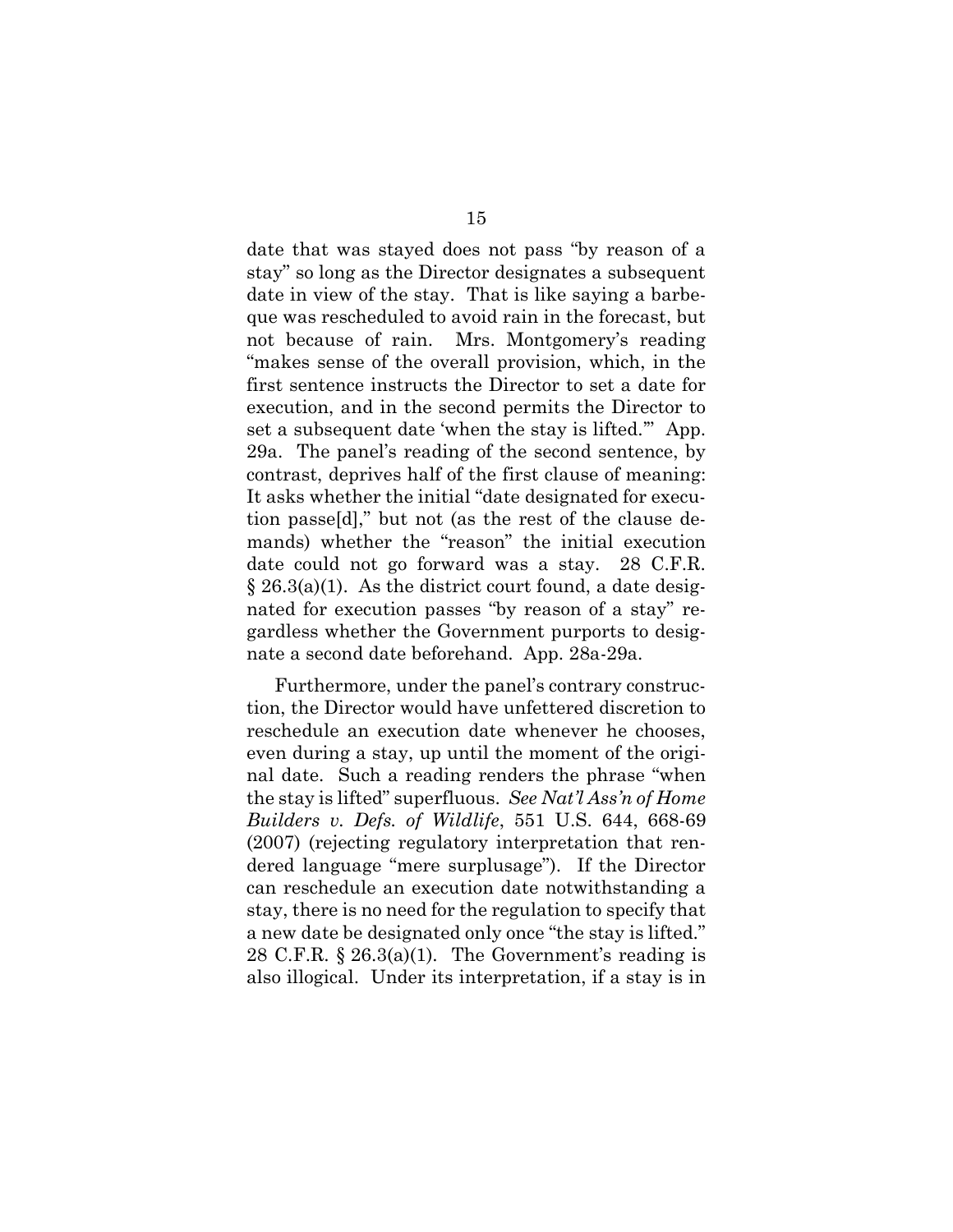effect, then up until the date passes, the Director can reschedule an execution date whenever he chooses; once the date passes, however, the Director's authority is frozen until the stay is lifted. That makes no sense.

Reading  $\S$  26.3(a)(1) as the district court did, to preclude the designation of a new execution date when a stay is in place, comports with the regulation's purpose of "ensur[ing] [the] orderly implementation of death sentences." 57 Fed. Reg. at 56,536. Section 26.3—together with § 26.4, which specifies that a prisoner must receive 20 days' notice of a new execution date after a lengthy postponement—ensures that a substantial stay of execution will be followed by a definite period before execution. That 20-day period gives an individual facing execution the opportunity to consider and pursue appropriate then-ripe legal remedies in the wake of a decision dissolving a stay and ensures adequate time for appellate review.

Under the panel's view, in contrast, the Government could reschedule an execution for *the minute after* a lengthy stay is vacated. That rule would frustrate judicial review of orders vacating a stay and impede the ability to pursue legal remedies after a stay is vacated. It would also generate efforts to pursue emergency relief and might promote otherwise-avoidable interlocutory appeals to forestall the possibility that a decision vacating a stay will lead to an immediate execution—chaos that the regulations on their own terms seek to avoid, by requiring the 20-day period between the expiration of the lengthy stay and the new execution date. 28 C.F.R. § 26.4.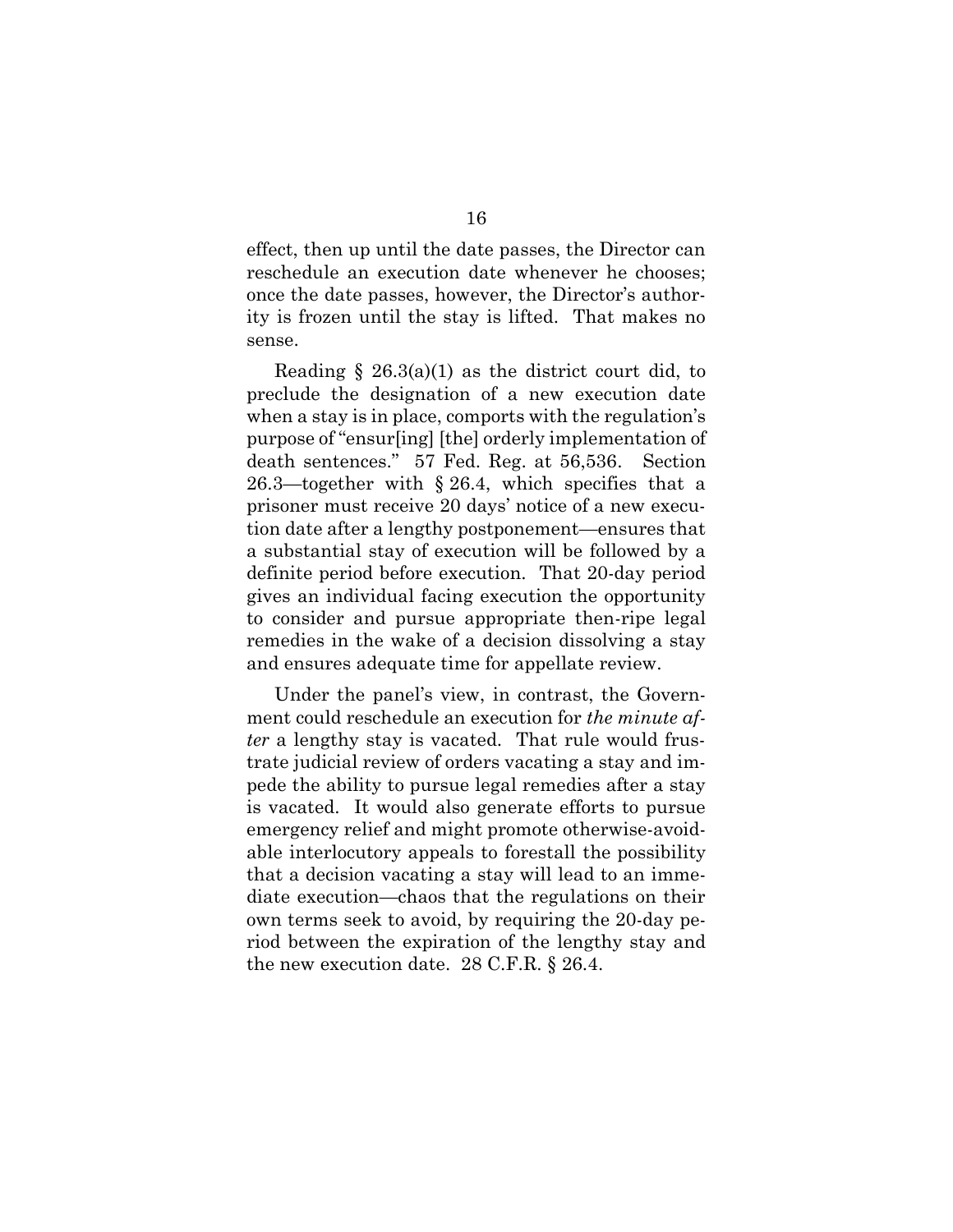4. The Director's ability to designate a new execution date during the pendency of a stay is a question of exceptional importance, not only to Mrs. Montgomery, but also to the more than 50 prisoners currently on federal death row.3 As explained, the purpose of the federal regulations is to ensure the "orderly implementation of death sentences." 57 Fed. Reg. at 56,536. Section 26.3 and § 26.4 work together to advance that goal by guaranteeing that a substantial stay is followed by a definite 20-day period before execution—a period of time that allows executive and judicial officers to carry out their own responsibilities, gives an individual facing execution the opportunity to consider and pursue appropriate legal remedies in the wake of a decision dissolving a stay, and ensures that appellate courts have adequate time for meaningful review.

If  $\S 26.3(a)(1)$  does not restrict the Government's ability to set an execution date for any of these prisoners while a stay is lawfully in effect, federal inmates will be denied time to which they are legally entitled to submit clemency petitions and have those petitions duly considered. Federal law recognizes that prisoners have a legally cognizable interest in "meaningful access" to clemency proceedings—the "'fail-safe' of our [criminal] justice system." *Harbison v. Bell*, 556 U.S. 180, 194 (2009). Further, prisoners condemned to death will be deprived of guidance on the timing of their executions, meaning they and their families will

 $\overline{a}$ 

<sup>3</sup> Death Penalty Information Center, *List of Federal Death-Row Prisoners*, https://deathpenaltyinfo.org/state-and-federal-info /federal-death-penalty/list-of-federal-death-row-prisoners (last visited Jan. 9, 2021).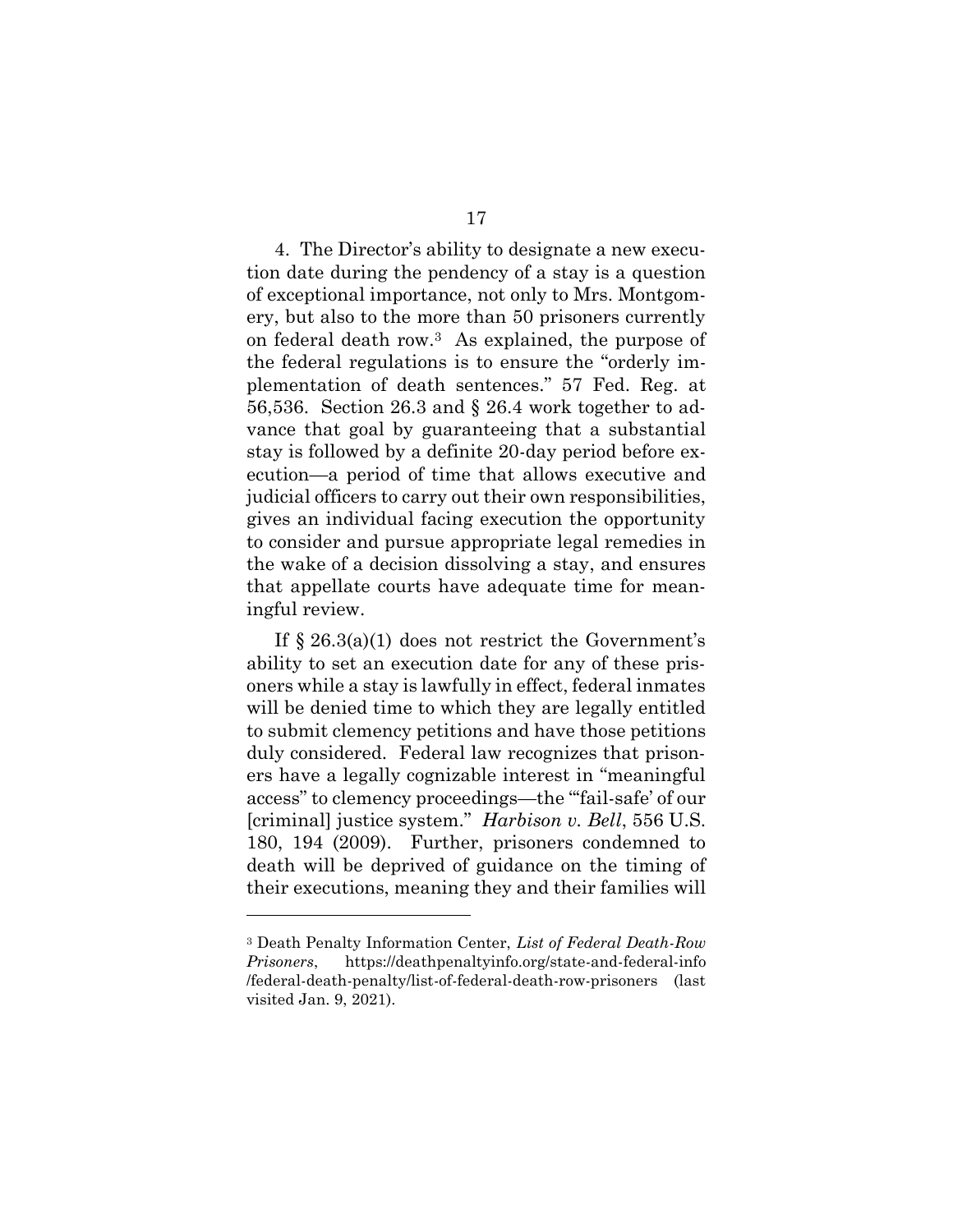not have the clarity needed to "prepare, mentally and spiritually, for their death[s]." *Ford v. Wainwright*, 477 U.S. 399, 421 (1986) (Powell, J., concurring). The execution regulations themselves recognize the importance of having such time to prepare. *See* 57 Fed. Reg. at 56,536 (regulations "enable the prisoner and his immediate family to prepare themselves for the execution").

5. Though there is no circuit split on the specific interpretation of  $\S 26.3(a)(1)$ , the decision below is in grave tension with prior decisions. This Court routinely grants certiorari to address regulatory and statutory questions of "unusual importance," even in the absence of a conflict. *Massachusetts v. E.P.A.*, 549 U.S. 497, 506 (2007). Indeed, just this Term, the Government sought—and obtained—a writ of certiorari on a case that raised only claims of statutory interpretation and did not involve a circuit split. *See Trump v. Sierra Club*, No. 20-138, 2020 WL 6121565, at \*1 (U.S. Oct. 19, 2020); *see also, e.g.*, *Home Depot U.S.A., Inc. v. Jackson*, 139 S. Ct. 1743, 1750 (2019) (interpreting the Class Action Fairness Act without circuit split); *N.L.R.B. v. SW Gen., Inc.*, 137 S. Ct. 929, 938 (2017) (interpreting Federal Vacancies Reform Act of 1998 without circuit split); *Norton v. S. Utah Wilderness All.*, 542 U.S. 55, 57–58 (2004) (granting certiorari to decide whether ability to "compel agency action unlawfully withheld or unreasonably delayed" under the APA extended to review of Bureau of Land Management's statutory obligations without mention of circuit split) (quotations omitted); *Public Lands Council v. Babbitt*, 529 U.S. 728 (2000) (interpreting Taylor Grazing Act and implementing regulations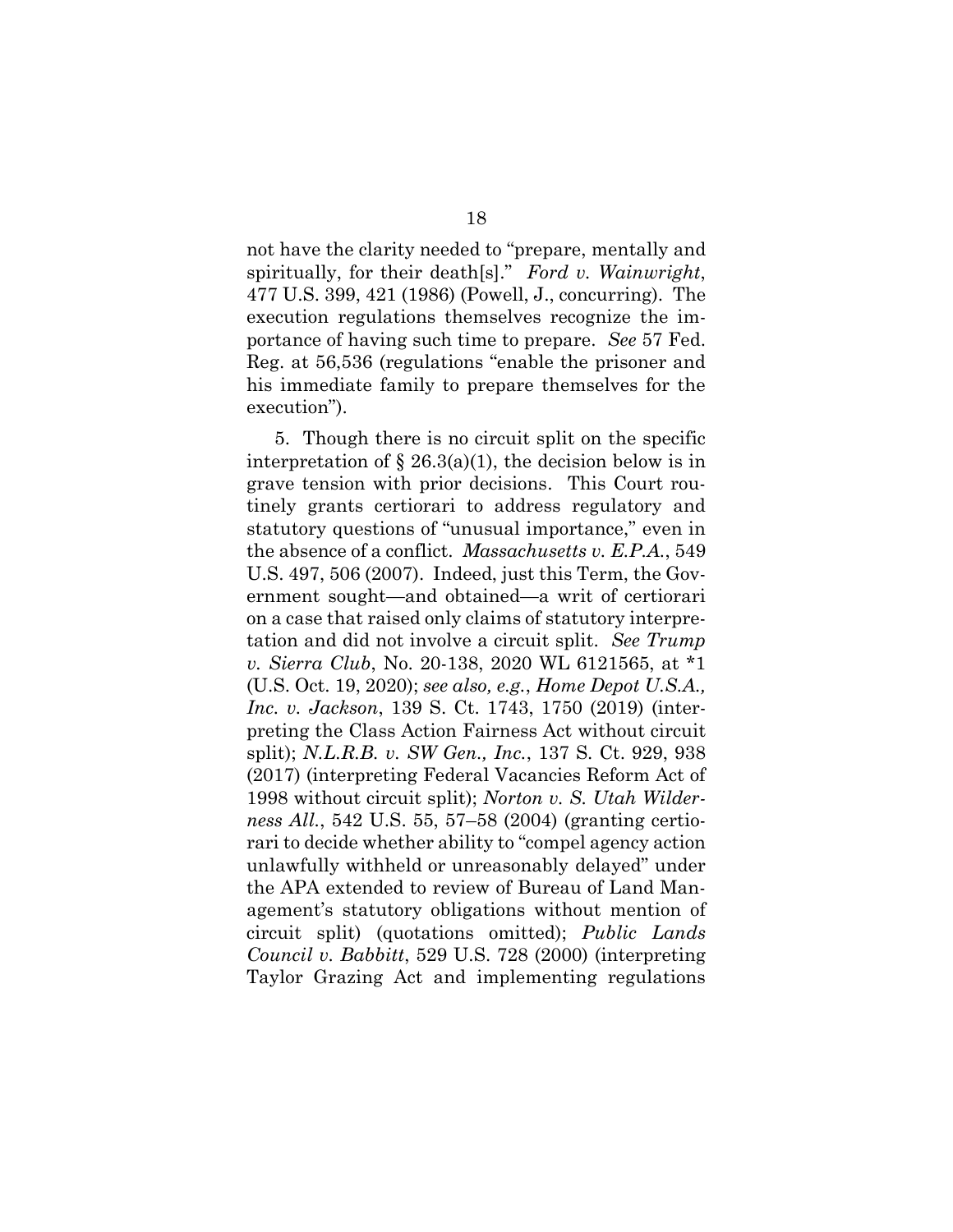without circuit split).

### **B. Whether Summary Reversal Is Available For Issues Of First Impression Is An Important Question Worthy Of Review**

This Court should also grant certiorari because the use of summary reversal in this case is a marked departure from the usual conduct of judicial proceedings and creates the possibility of confusion for the lower courts over when summary reversal is appropriate. *See* Sup. Ct. R. 10(a).

1. The practice of this Court and of every court of appeals is to give considered attention to novel questions of first impression.

This Court's own summary reversal precedent makes clear that "summary reversal does not decide any new or unanswered question of law, but simply corrects a lower court's demonstrably erroneous application of federal law." *Maryland v. Dyson*, 527 U.S. 465, 467 n.1 (1999); *see also CSX Transp.*, *Inc. v. Hensley*, 556 U.S. 838, 840 (2009) (summarily reversing where court of appeals committed "clear error" when applying a prior decision of the Supreme Court); *Allen v. Siebert*, 552 U.S. 3, 7 (2007) (summarily reversing where prior decision of Supreme Court "preclude[d]" the "Court of Appeals' approach"); *Gonzales v. Thomas*, 547 U.S. 183, 185 (2006) (summarily reversing because error was "obvious" in light of binding precedent); *Schweiker v. Hansen*, 450 U.S. 785, 791 (1981) (Marshall, J., dissenting) (summary disposition "usually reserved by th[e] Court for situations in which the law is settled and stable, the facts are not in dispute, and the decision below is clearly in error").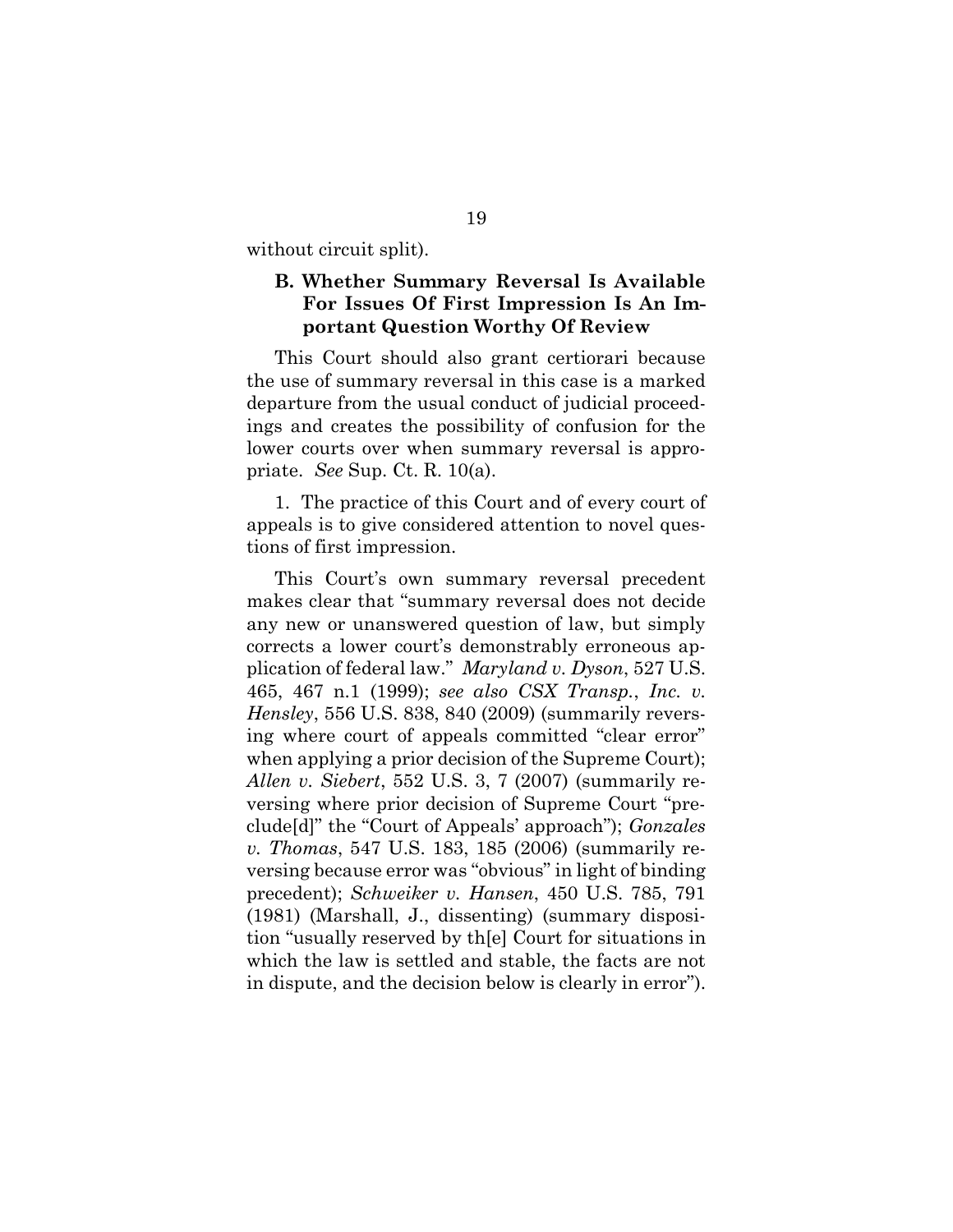Decisions and rules of courts of appeals likewise state that summary reversal is not available on a new or unanswered question of law. *See, e.g.*, *Dunn v. Wells Fargo Bank, N.A.*, No. 20-1080, 2020 WL 1066008, at \*1 (7th Cir. Feb. 25, 2020) (internal quotation marks omitted) (observing that summary disposition is appropriate "when the position of one party is so clearly correct as a matter of law that no substantial question regarding the outcome of the appeal exists"); *Blanco de Belbruno v. Ashcroft*, 362 F.3d 272, 281 (4th Cir. 2004) (noting that summary disposition is "used by appellate courts to resolve cases which do not raise novel or complex questions"); *Joshua v. United States*, 17 F.3d 378, 380 (Fed. Cir. 1994) (summary disposition appropriate "when the position of one party is so clearly correct as a matter of law that no substantial question regarding the outcome of the appeal exists"); *Groendyke Transp., Inc. v. Davis*, 406 F.2d 1158, 1162 (5th Cir. 1969) (summary disposition appropriate where "the position of one of the parties is clearly right as a matter of law so that there can be no substantial question as to the outcome of the case," or where "the appeal is frivolous"); 1st Cir. R. 27.0 ("[T]he court may dismiss the appeal or other request for relief or affirm and enforce the judgment or order below if the court lacks jurisdiction, or if it shall clearly appear that no substantial question is presented. In case of obvious error the court may, similarly, reverse."); 3d Cir. R. 27.4 ("A party may move for summary action … reversing a judgment, decree or order, alleging that no substantial question is presented or that subsequent precedent or a change in circumstances warrants such action."); 10th Cir. R.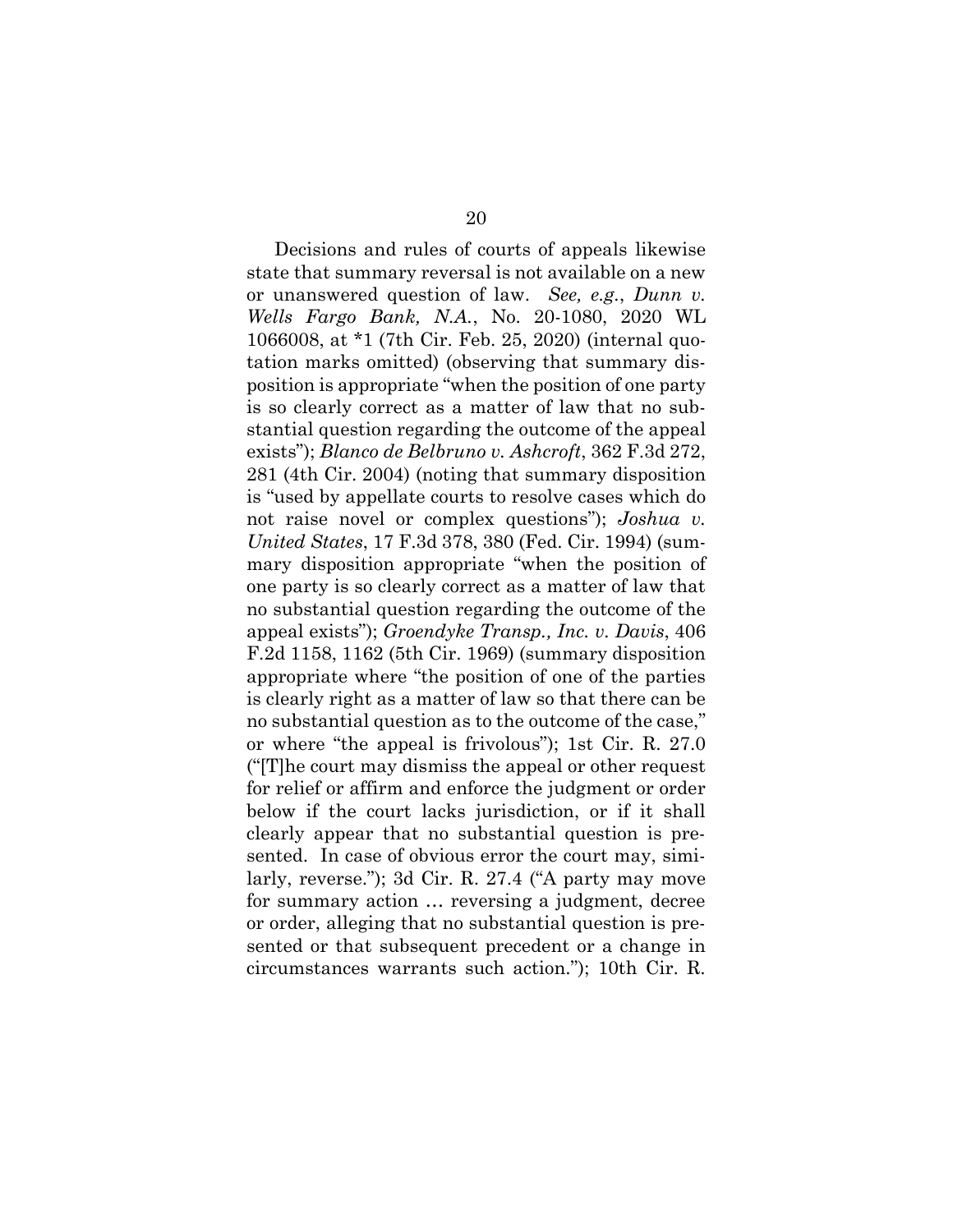$27.3(A)(1)(b)$  ("A party may file only the following dispositive motions … a motion for summary disposition because of a supervening change of law or mootness.").

Of course, exigent issues arise that require the immediate attention of the courts. This Court's own efforts to handle legal questions relating to the country's public health emergency are but one example. But this was no emergency. Summary reversal is inappropriate when the circumstances permit reasoned consideration, as they did here: Mrs. Montgomery asserted her claim promptly after her execution was improperly designated; the Government appealed nearly three weeks before the date it sought to secure; and a court may always ensure that important issues receive due deliberation by using a stay to preserve the status quo, as this Court frequently does. *See, e.g.*, *Barr v. E. Bay Sanctuary Covenant*, 140 S. Ct. 3 (2019); *Trump v. Sierra Club*, 140 S. Ct. 1 (2019). There was no practical impediment to plenary consideration of the opinion below and the claim it vindicated.

2. The traditional standards delimiting summary reversal serve an important purpose in our judicial system. Summary dispositions are fundamentally unfair to the litigants, depriving them of the opportunity for full briefing and argument. *See Presley v. Georgia*, 558 U.S. 209, 217-18 (2010) (Thomas, J., dissenting) ("I am unwilling to decide this important question summarily without the benefit of full briefing and argument."); *Mireles v. Waco*, 502 U.S. 9, 15 (1991) (Scalia, J., dissenting) ("I am sure that, if we are to decide this case, we should not do so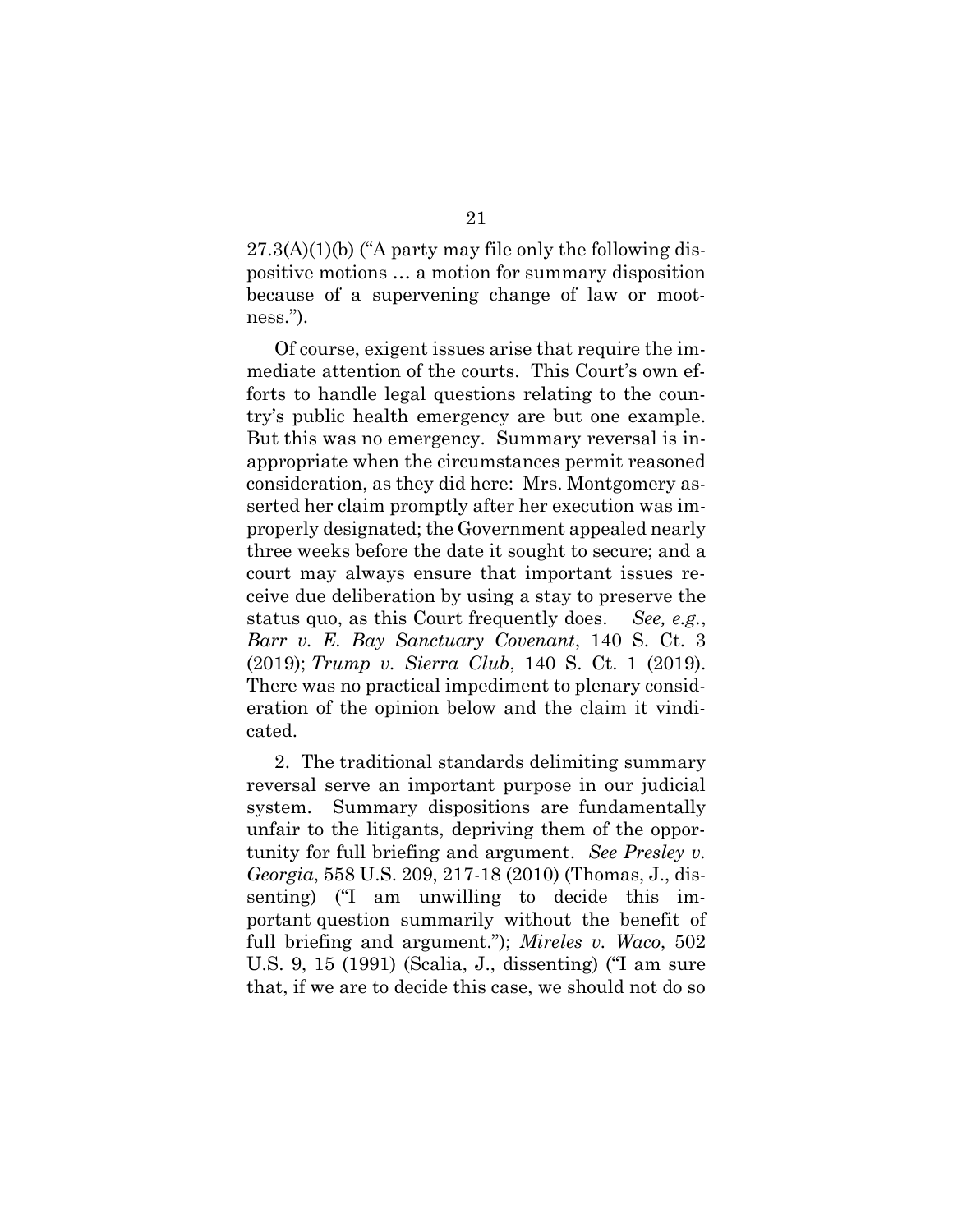without briefing and argument."); *Montana v. Hall*, 481 U.S. 400, 405-06 (1987) (Marshall, J., dissenting) (summary disposition "deprive[s] the litigants of a fair opportunity to be heard on the merits"). Summary reversal in particular fails to "accord proper respect for the judgments of the lower courts," when "[t]he judges below *have had* the benefit of full briefing on the merits and review of the entire record" but the court of appeals has not. *Hall*, 481 U.S. at 408-409 (Marshall, J., dissenting).Summary disposition likewise deprives courts of a decisional process that is designed to enable judges to reach the correct outcome across cases. *Cf.* Fed. R. App. P. 1, Advisory Committee Note (1979 Amendment) ("Federal Rules of Appellate Procedure were designed as an integrated set of rules to be followed in appeals to the courts of appeals, covering all steps in the appellate process."). This Court has itself recently recognized the importance of procedural regularity to the integrity and proper functioning of our judicial system. *Cf. United States v. Sineneng-Smith*, 140 S. Ct. 1575, 1581-82 (2020) (reversing based on court of appeals' procedural error of appointing three amici to brief and argue legal issues not raised by the parties).

3. The panel's decision conflicts with this well-settled precedent and threatens to erode the ordinary procedures of appellate review.

Here, the question before the court of appeals concerning the construction of § 26.3(a) was concededly a novel one, *i.e.*, a "new or unanswered question of law." *See* Resp. to Pet. for Reh'g at 8, *Montgomery* v. *Rosen, et al.*, No. 20-5379 (D.C. Cir. Jan 4, 2021). Indeed, the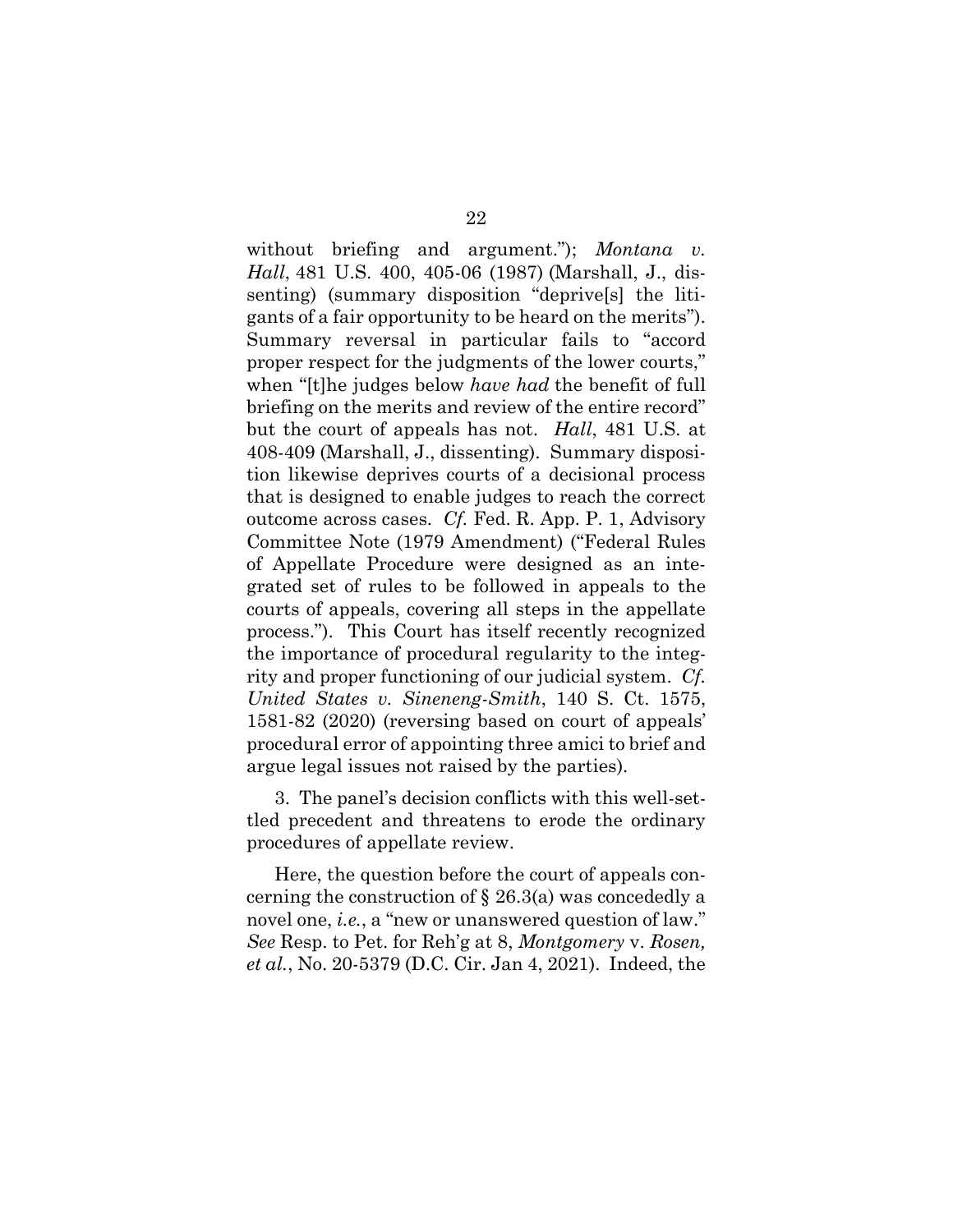decision below was the first ever to address the meaning of  $\S 26.3(a)(1)$  and determine that an execution may be scheduled during a stay. The decision below thus necessarily did not depend on a "demonstrably erroneous application of federal law," *Dyson*, 527 U.S. at 467 n.1, that warrants summary reversal. Rather, all prior judicial authority concerning the broader question of whether the Government may schedule an execution during a stay indicated that the district court's decision was a *correct* application of law.

In summarily reversing the district court's wellreasoned, careful opinion on a matter of first impression, the panel "has so far departed from the accepted and usual course of judicial proceedings … as to call for an exercise of this Court's supervisory power." Sup. Ct. R. 10(a). Under the approach taken by the panel, any case on which the panel disagrees with the merits can be summarily reversed without full briefing, thereby subverting the regular appellate process, inevitably reaching wrong, hasty results, and contradicting this Court's own practice regarding summary dispositions. The Court "has a significant interest in supervising the administration of the judicial system" and the "Court's interest in ensuring compliance with proper rules of judicial administration is particularly acute when those rules relate to the integrity of judicial processes." *Hollingsworth v. Perry*, 558 U.S. 183, 196 (2010).

Members of this Court have recognized that its own use of summary disposition amounts to "bitter medicine," *Spears v. United States*, 555 U.S. 261, 268 (2009) (Roberts, C.J., dissenting), to be dispensed infrequently, but this Court has provided only limited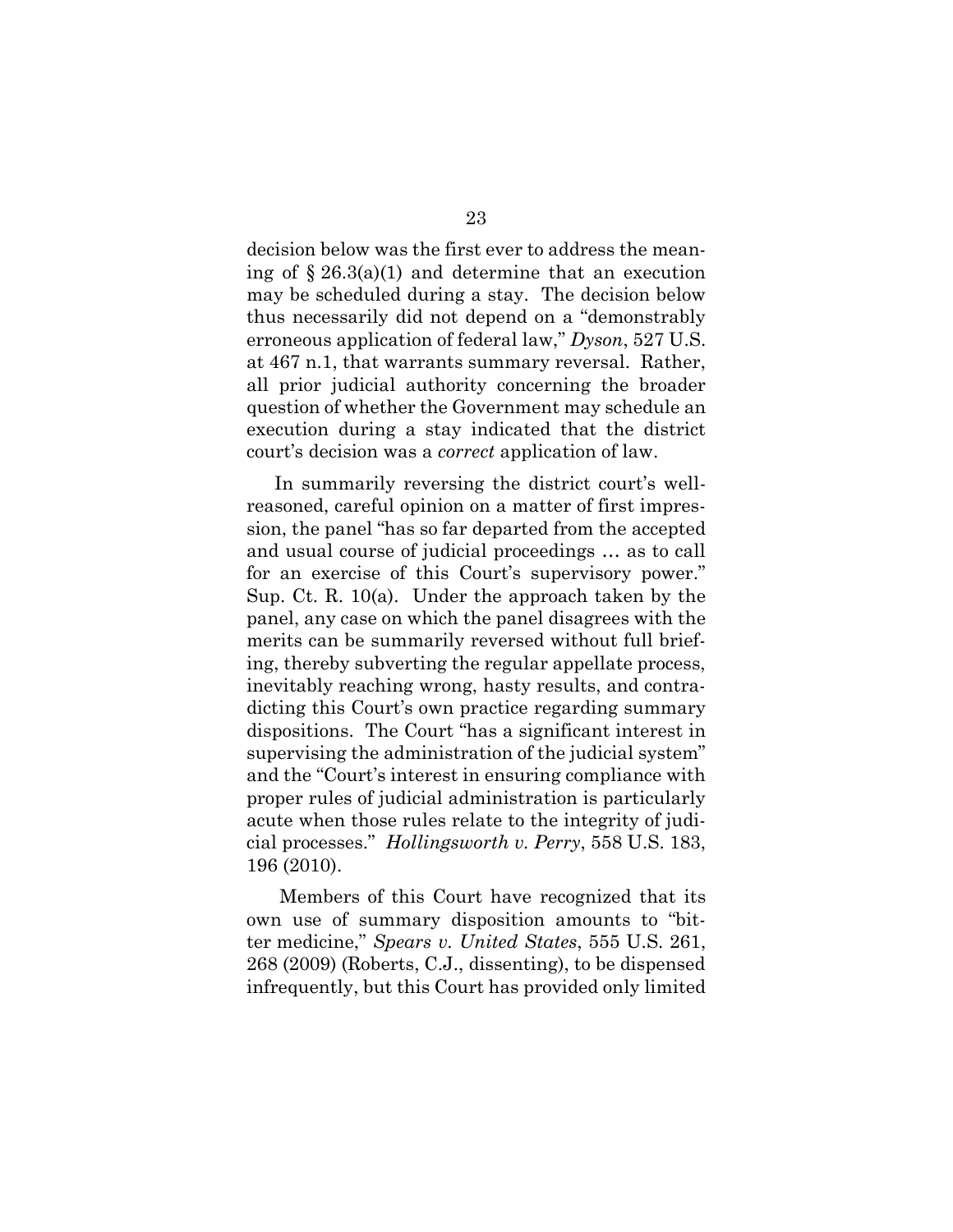guidance to the lower courts regarding the standard governing the availability of summary reversals. This case provides the ideal opportunity for the Court to provide that guidance.

### **C. This Case Is A Good Vehicle For Addressing Both Questions**

This case is an ideal vehicle for addressing both questions presented. Whether the Director, consistent with § 26.3(a), may designate a new execution date for Mrs. Montgomery while a stay of her execution was in place—a question on which the D.C. Circuit summarily reversed without the benefit of full briefing on the merits—is an exceedingly important question of first impression. The panel's opinion cleanly sets up the question of the proper interpretation of the regulation, as well as the question of whether summary reversal was appropriate.

Further, as the district court explained, the prejudice to Mrs. Montgomery resulting from the Government's unlawful action is "obvious." App. 35a. Had the Government complied with  $\S 26.3(a)(1)$ , it would not have been able to set a new execution date for Mrs. Montgomery before December 31. App. 43a. As noted *supra* 16, moreover, under § 26.3's neighboring provision, § 26.4, a "prisoner under sentence of death is entitled to notification "of the date designated for execution at least 20 days in advance."4 Accordingly,

 $\overline{a}$ 

<sup>4</sup> The exception to the 20-day notice requirement for short stays is inapplicable here. *See* 28 C.F.R. § 26.4(a) (providing exception "when the date follows a postponement of fewer than 20 days of a previously scheduled and noticed execution").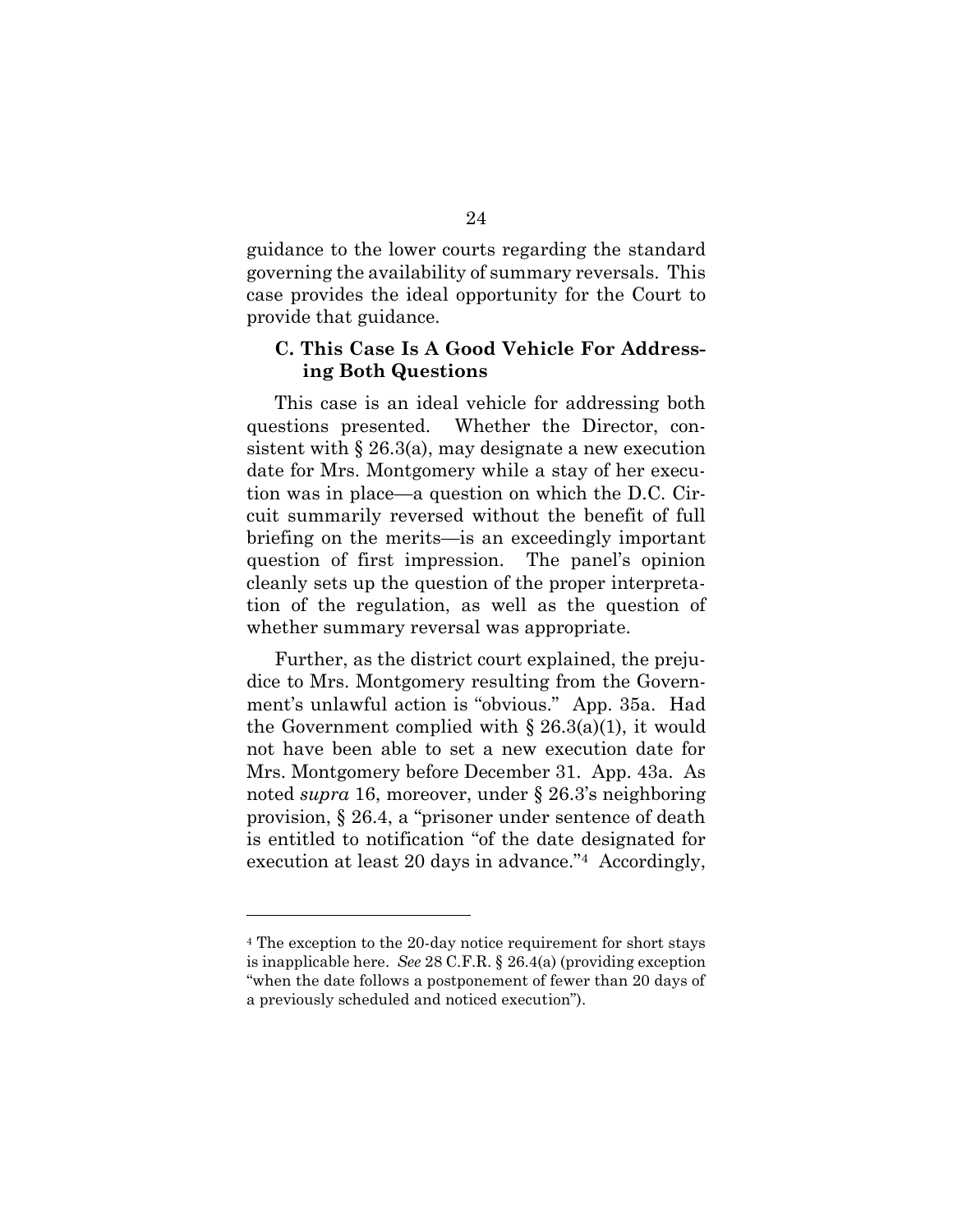the Government may not lawfully execute Mrs. Montgomery before January 20.

The Government's violation of the regulations, in other words, deprives Mrs. Montgomery of eight days of life. And it "diminishe[s] the time that she has to seek legal relief from her death sentence, including through the clemency process, and to prepare, mentally and spiritually, for [her] death." App. 35a-36a (cleaned up); *see also Ford*, 477 U.S. at 421 (Powell, J., concurring).

Nor is this a case where the prisoner has unduly delayed asserting her claim. This particular APA claim grounded in § 26.3(a)(1) did not arise until the Director rescheduled Mrs. Montgomery's execution on November 23. After that new designation, Mrs. Montgomery promptly filed a supplemental complaint and moved for summary judgment on the claim. The district court subsequently moved expeditiously—ultimately issuing a 28-page opinion granting final judgment to Mrs. Montgomery on December 24, about one month after the claim first arose. Mrs. Montgomery is before this Court days before her scheduled execution through no fault of her own, but because of the Government's attempt to put her to death on an unlawfully expedited timeline.

### **CONCLUSION**

For the foregoing reasons, the petition for a writ of certiorari should be granted.